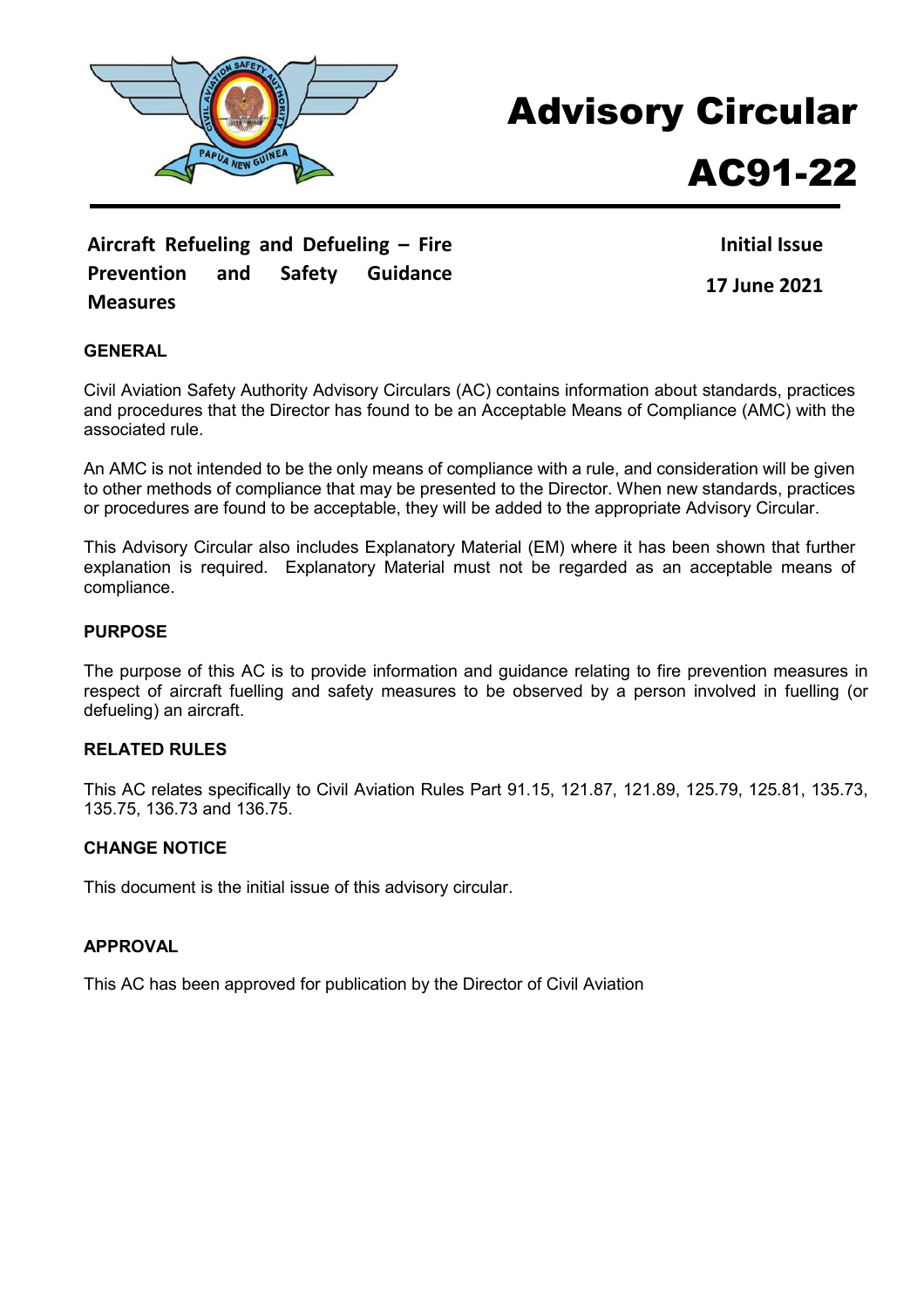# **Table of Contents**

| APPENDIX 1: MINIMUM DISTANCE FROM REFUELLING ACTIVITY FOR ENGINE OPERATION28 |  |
|------------------------------------------------------------------------------|--|
|                                                                              |  |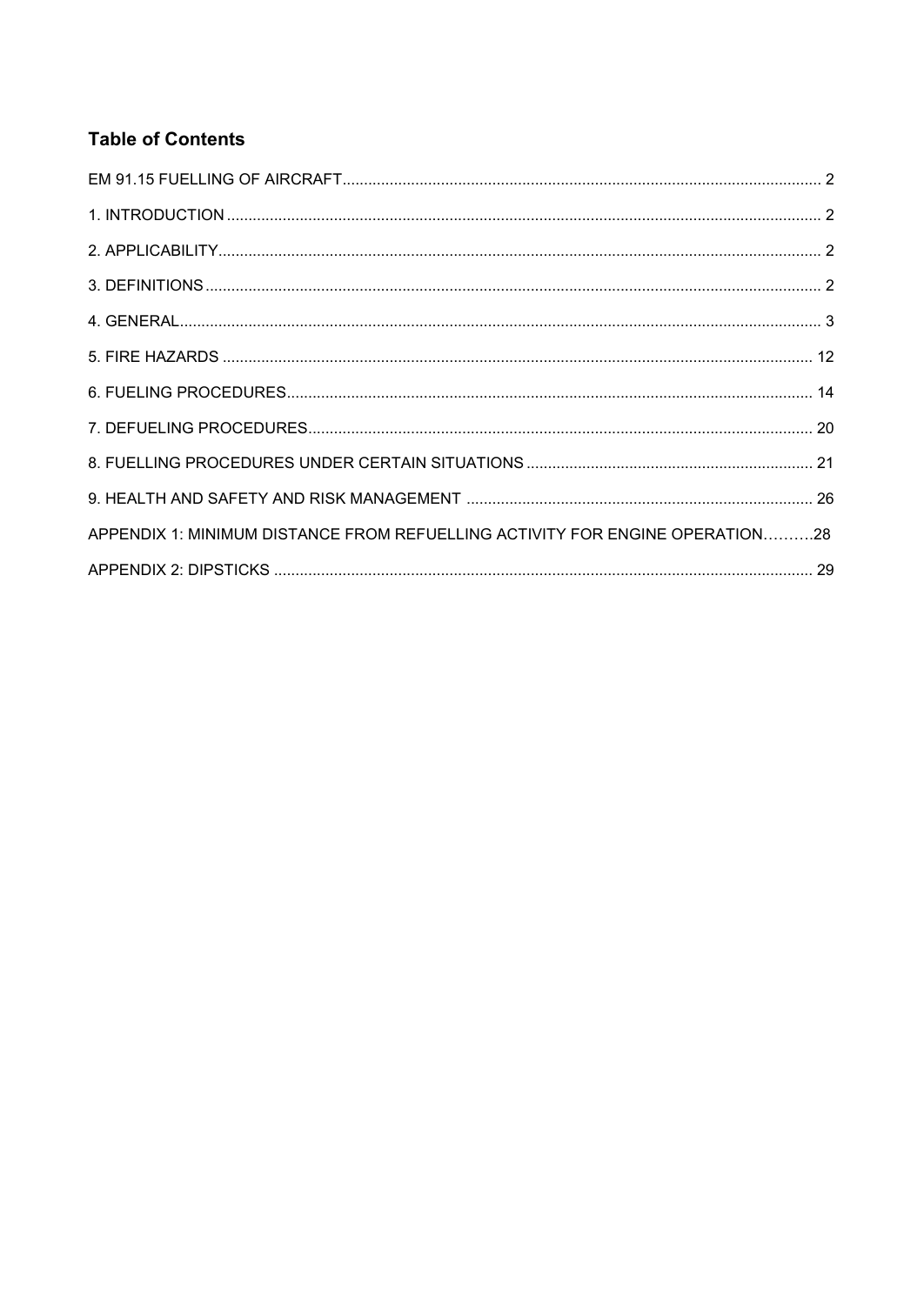#### <span id="page-2-0"></span>**EM 91.15 FUELLING OF AIRCRAFT**

This Advisory Circular provides Explanatory Material (EM) for the purpose of fueling of aircraft. EM is further provided for rule parts 121.87, 125.79, 135.73 and 136.73 pertaining to refuelling and defueling operations, and rule parts 121.89, 125.81, 135.75 and 136.75 pertaining to **fuel spillage** respectively.

## <span id="page-2-1"></span>**1. INTRODUCTION**

1.1 Any person engaged in the fuelling of aircraft is advised to take account of the guidance material set out in this advisory circular.

1.2 An airport authority or aerodrome operator is responsible for providing a safe environment for the fuelling of aircraft at its airport.

1.3 The fuel supply companies also have jointly agreed guidelines for fuel handling procedures to be used for into-plane fuelling services and many of the provisions of these guidelines have been included into this advisory circular.

1.4 Other sources for this advisory circular include the:

- *(a)* FAA advisory circular 150/5230-4B *Aircraft Fuel Storage, Handling, Training Dispensing on Airports*
- *(b)* Operating Standards for Joint Into-Plane Fuelling Services
- *(c)* Fuel quality control regulations of the fuel supply companies
- *(d)* JIG *2 Aviation Fuel Quality Control & Operating standards for Airport Depots & Hydrants*
- *(e)* Aircraft Manuals
- *(f)* Bonding requirements and electrical continuity checks. [\[https://www.standards.org.au/standards-catalogue/sa-snz/electrotechnology/el-014/as](https://www.standards.org.au/standards-catalogue/sa-snz/electrotechnology/el-014/as-slash-nzs--60079-dot-14-colon-2017)[slash-nzs--60079-dot-14-colon-2017\]](https://www.standards.org.au/standards-catalogue/sa-snz/electrotechnology/el-014/as-slash-nzs--60079-dot-14-colon-2017).

#### <span id="page-2-2"></span>**2. APPLICABILITY**

2.1 This advisory circular provides advisory material/guidelines or information regarding safe practices/procedures, in respect to aircraft fuelling as per Parts 91, 121, 125, 135 and 136 requirements for aircraft fuelling and ground fire precautions.

2.2 This advisory circular sets out the main elements and does not cover the different aspects of aircraft fuelling and ground fire precautions.

#### <span id="page-2-3"></span>**3. DEFINITIONS**

**Certified handler** is someone who has been certified to handle very hazardous substances.

**Bonding** means the electrical connecting of two or more conducting objects not otherwise adequately connected.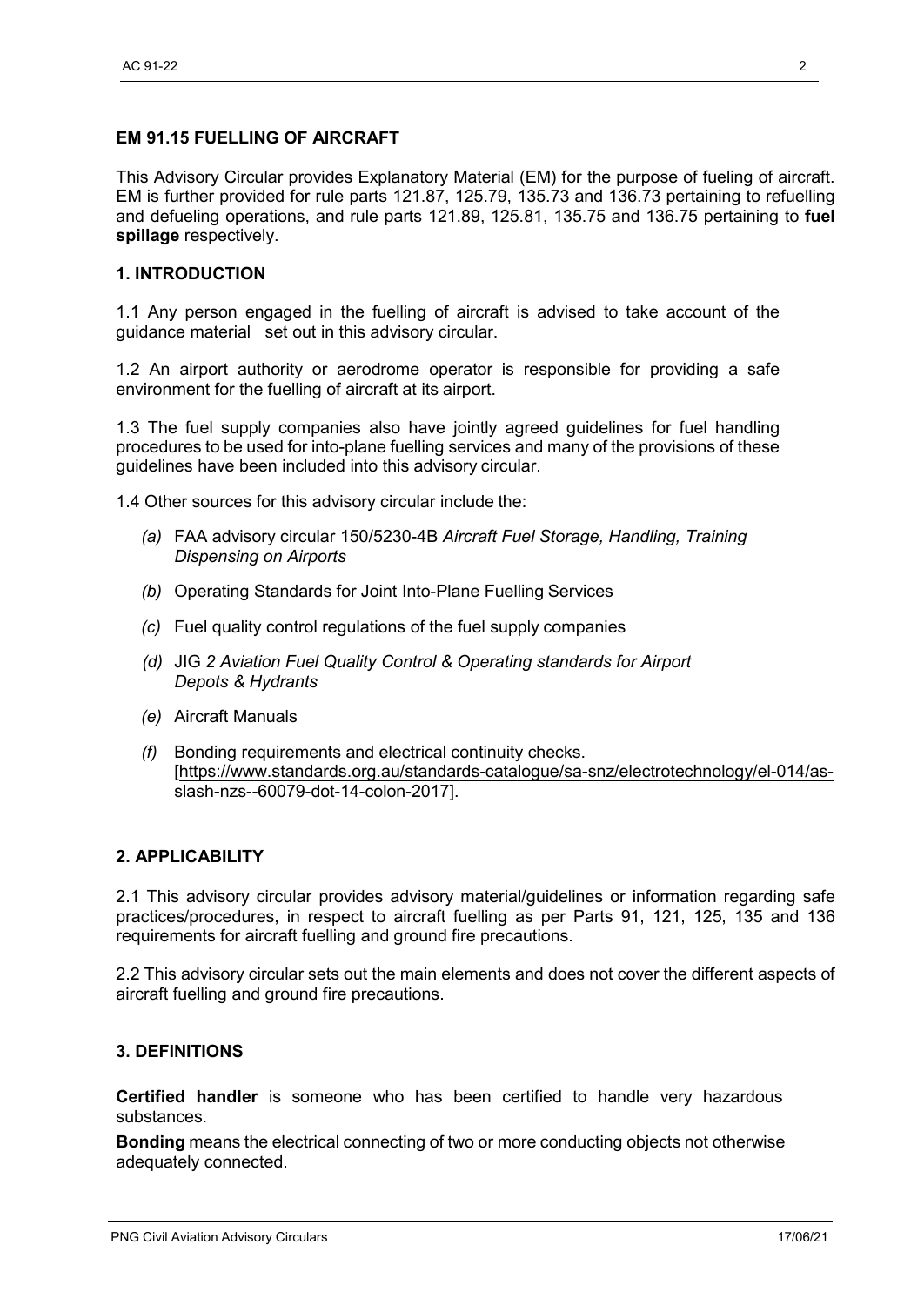**Grounding** means the electrical connecting of conducting object to primary structure. The main frame, fuselage, and wing structure of the aircraft (commonly referred to as ground) or earth electrode, for return of current.

**Fuelling** includes refuelling and defueling aircraft, and the draining of aircraft fuel tanks  $^1$ .

**Fuel** has the same classification as those classified by the Hazardous Substances and New Organisms Act 1996 as listed at [http://www.legislation.govt.nz/.](http://www.legislation.govt.nz/)

**Fuelling safety zone/area** means any area within a radius of at least 3 metres (10 feet), or as specified by local regulations, from filling and venting points on the aircraft, hydrant pits, fuelling vehicle and its hoses in use.

**Overseer** means a person appointed by an operator to ensure that the fuelling procedures are complied with.

#### <span id="page-3-0"></span>**4. GENERAL**

#### **4.1 GENERAL PRECAUTIONS**

4.1.1 Personnel engaged in the fuelling of aircraft must not carry matches, cigarette lighters, two-way radios or any other item which may cause a fire during the fuelling or defueling of an aircraft. Mobile phones are not to be used in the vicinity of an aircraft whilst it is being refuelled or defueled.

4.1.2 Do not carry out fuelling during an electrical storm or other hazardous conditions such as excess wind, fog, during aircraft de-icing procedures, etc. Each location should develop extreme weather or other extreme event guidelines on realistic scenarios relative to each location.

4.1.3 Do not operate a cell phone, radiotelephone device, pager device, portable electronic device (PEDs), electronic flash equipment, or photographic flash bulb within 8 metres of the fuelling tanker or 3 metres from aircraft fuel points and vents unless certified intrinsically safe or flameproof.

4.1.4 Maintain a clear path from the aircraft for quick removal of aircraft fuelling equipment in an emergency. This may not apply to aircraft fuelling dispensers if agreed by the fuelling agency, aircraft operator and airport authority.

4.1.5 Fuelling equipment access to and exit from fuelling operations should also be kept free of power units and associated cabling.

4.1.6 Vehicles and equipment should be kept clear of aircraft passenger exits to allow for quick evacuation of passengers and crew members in an emergency.

4.1.7 Trolleys, handcarts or any vehicle used within 15 metres of the aircraft or the fuelling equipment should be fitted with non-metal tyres/wheels.

4.1.8 In-ground power units located within 5 metres of an aircraft vent should have electrical compliance certificates, or meet the requirements of a class one, zone one installation, or both.

 $1$  Aircraft fuel tank calibration, aircraft fuel flow tests, and the draining of aircraft fuel tanks which are normally conducted within hangars at engineering bases, are not deemed to be fuelling. Special procedures determined by the aircraft operator, the airport authority, the fuel company, and the maintenance organisation should be used for the protection of these operations.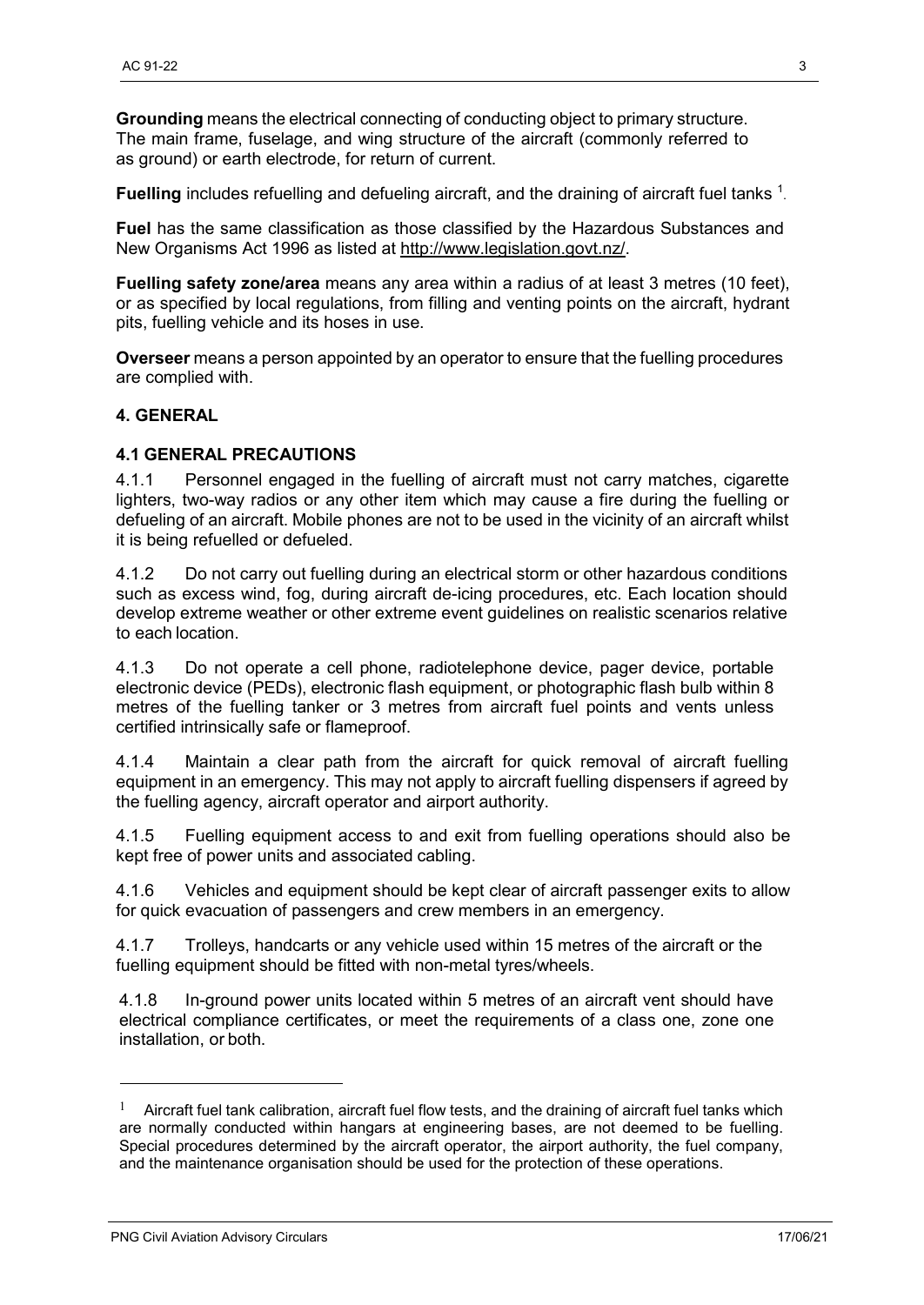4.1.9 Electrical hand lamps or flashlights used directly in the fuelling operation should be flame proof and safe for use.

4.1.10 Hoses should be run out on selected routes which will prevent them from being run over by aircraft-servicing vehicles. Kinking and twisting of hoses should be avoided. Pressure fuelling couplings and overwing nozzles should not be dragged over the ground. Dust caps should be fitted if required or the coupling stowed so as to reduce the risk of damage or the entry of dirt and water into the nozzle. Fuelling hoses and bonding wires should not be allowed to come into contact with a fixed ground power unit or in-ground power unit (IGPU) or associated electrical cables and should be kept as far away from them as practicable.

4.1.11 Before fuelling, the fuelling vehicle system should be checked for leaks, the filter differential pressure should be observed as normal, and any pressure control equipment should be checked for correct action by observing the reading of the appropriate pressure gauges on the vehicle*.*

4.1.12 Clear lines of communication should be established between the operator delivering the fuel, and any other person(s) directly associated with the fuelling operation. For example: pilot/maintenance personnel monitoring cockpit fuel contents gauges.

4.1.13 When delivering fuel, the operator should be positioned at a point where a clear view of the vehicle control panels and aircraft fuelling points is available. Deadman control should always be used for pressure refuelling and should never be wedged open.

4.1.14 During fuelling, do not perform any aircraft maintenance which may cause a fire with fuel vapours or movement of control surfaces that may cause injury to refuelling personnel or equipment.

4.1.15 Fuel spills are fire hazards and cause environmental damage. Aircraft engines when hot can be a fire ignition source. Therefore, take extra care not to spill fuel when an aircraft engine is hot, particularly when fuelling equipment is close to the aircraft.

4.1.16 If fuel spills, fuelling should stop and the spillage covered immediately with materials such as sand, sawdust, dry earth, or an agent such as foam or dry chemical extinguisher powder, to reduce the fire hazard. The aircraft should be moved clear of the contaminated area before any engine is started. Local airport regulations may also be applicable.

4.1.17 Prior to fuelling, personnel should ensure that all equipment used in the fuelling operation is clean and free from contamination.

4.1.18 Fuel filler caps should not be opened until the area surrounding the filler cap is completely clean. Filler cap configurations where the cavity opening is flush with the exterior skin are particularly vulnerable to contamination and strict cleanliness standards should be adhered to at all times.

4.1.19 Fuel that is not adequately labelled, is from an unknown source or is stored in containers or tanks that show visible signs of deterioration should not be used.

#### **4.2 BONDING/GROUNDING**

4.2.1 The published procedures on bonding contained within this advisory circular should be strictly followed. The aircraft and fuelling equipment should be electrically bonded together throughout the fuelling operation to ensure that no difference in electrical potential exists between the units.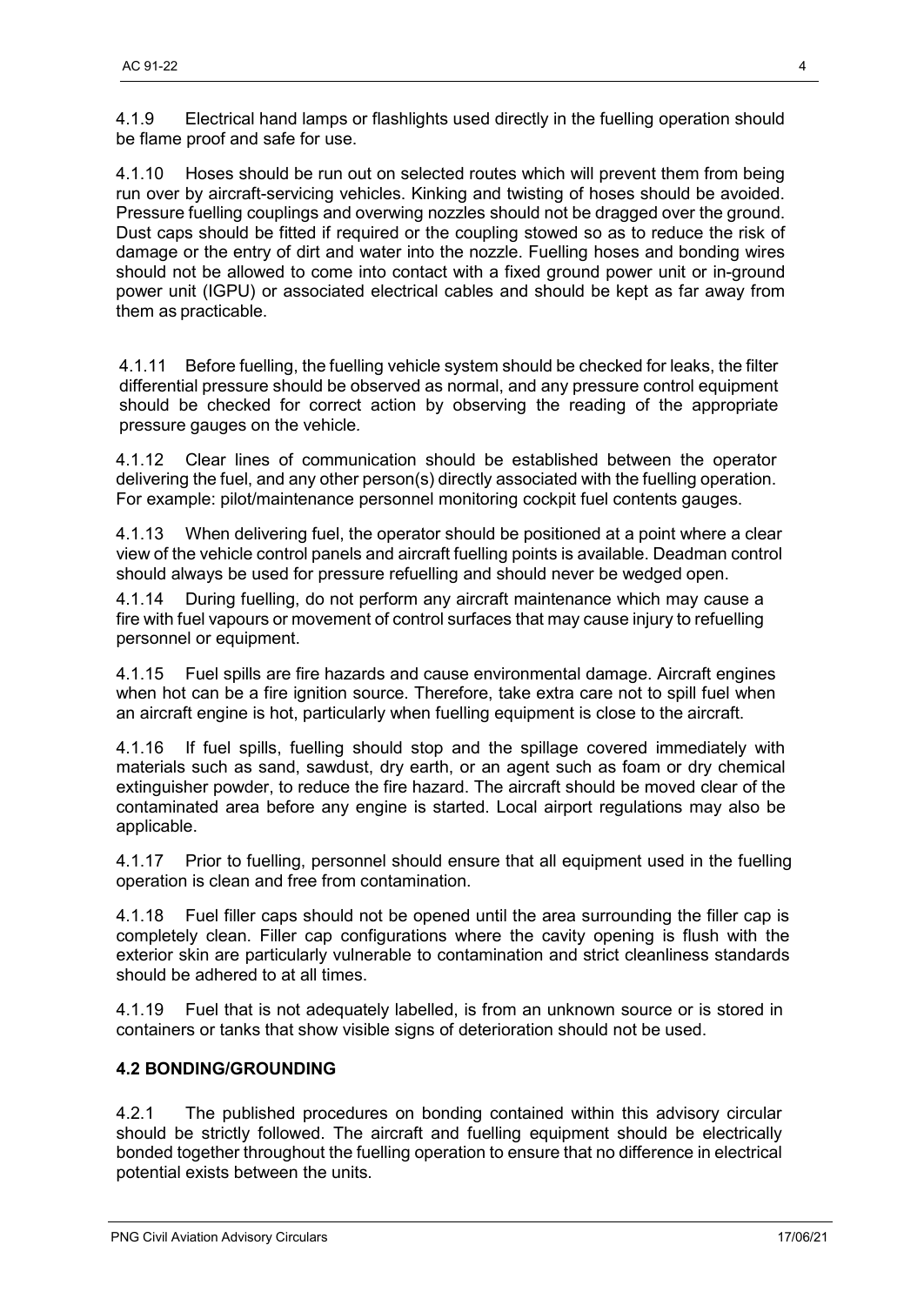4.2.2 Bonding requirements and electrical continuity checks should be in accordance with AS/NZS 60079.14 Explosive Atmospheres Pt 14 Design Selections Erection and Initial Specification. Refer to CASA Australia advisory circular AC21-99 for further guidance also.

4.2.3 Bonding leads should be examined for security of connections and damage prior to use. Clips should be intact and undamaged.

4.2.4 Bonding between the fuelling vehicle and the designated bonding point of the aircraft should be completed before any hoses are connected or tank filler caps opened. Bonding should be maintained until all hoses have been finally disconnected or tank filler caps replaced.

4.2.5 When grounding aircraft, the fuelling equipment and aircraft should be grounded by means of a "Y" grounding cable and not through the fuelling vehicle. Hydrant pits or hydrant pit internals should not be used as bonding connections. Where bonding is carried out, it should be completed before connecting hoses or opening filler caps.

4.2.6 When over-wing fuelling, make sure to follow the correct procedure for inserting the nozzle into the tank filler. If the filler caps have been previously removed to dip the tank contents, the caps should be replaced and any vapour allowed to disperse before starting any fuelling operation.

*NOTE: In some installations a dipstick can be used to confirm fuel quantity in the aircraft's tank – see Appendix 2.*

4.2.7 The fuelling procedure may vary with aircraft type, but the following additional steps are recommended—

- (a) equalise the electrical potential by touching the nozzle to the metal filler cap surface or adjacent bonding tab (where fitted), taking care to protect the wing from damage
- (b) open the fill point cover flap (where applicable).
- (c) attach the nozzle bonding jack or clip, where fitted, to the bonding point or cover flap, with the filler cap still closed
- (d) ensure the area around the filler cap is clean and dry
- (e) open the filler cap
- (f) insert the fuelling nozzle avoid damaging the aperture, or 'bottoming' the nozzle which could possibly damage the internal structure and/or protective coatings
- (g) start fuelling.

#### **4.3 FUELING PERSONNEL**

4.3.1 Personnel engaged in the fuelling of aircraft should be dressed in protective clothing that does not cause static electricity build-up to prevent a flashback. The European standard EN 1149-5 is an acceptable reference for assessment of clothing suitability, if needed.

4.3.2 Personnel should wear non-slip semi-conductive footwear, safety glasses and fuel resistant gloves.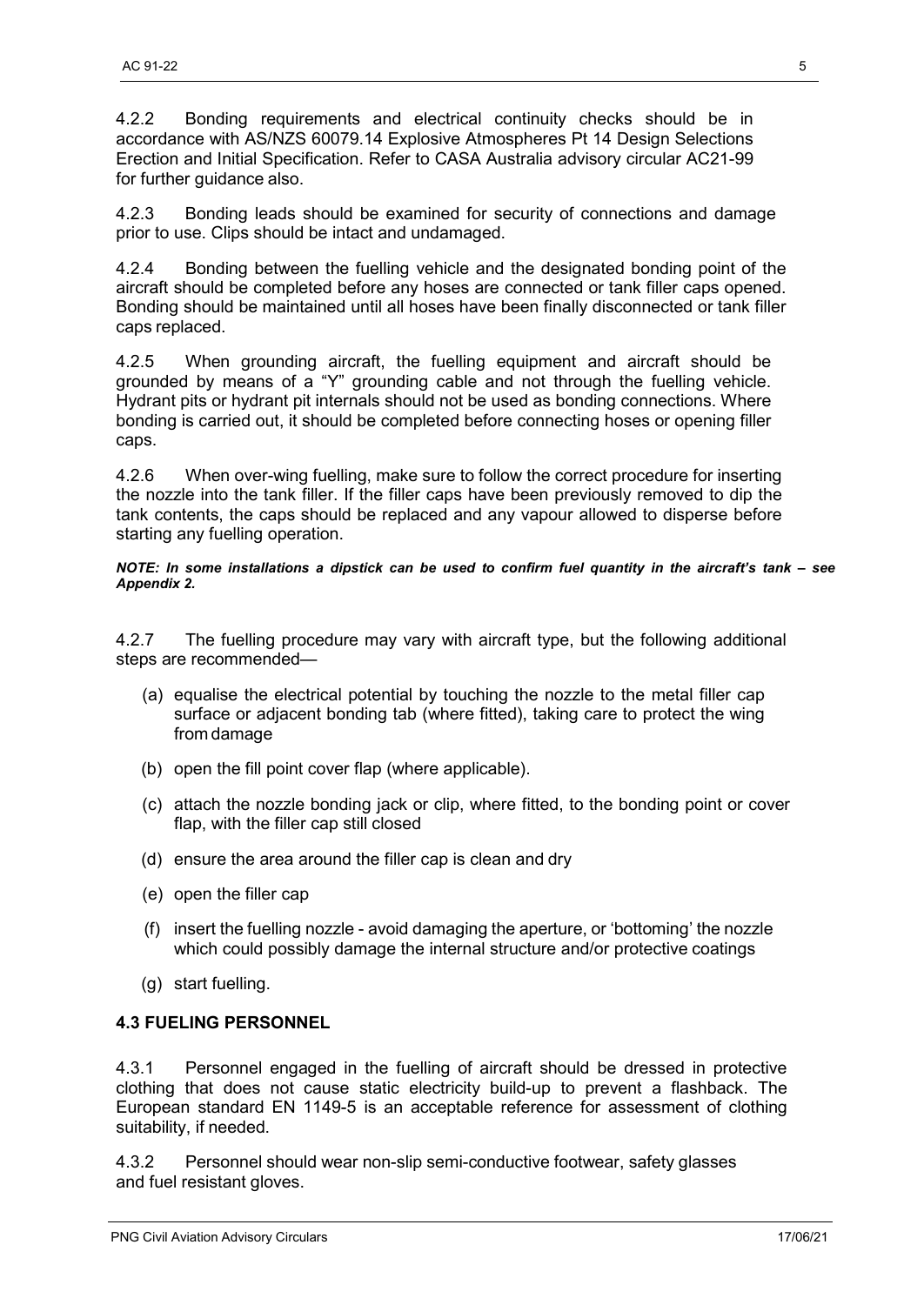4.3.3 Personnel should be instructed in the procedure for alerting local fire services in an emergency.

#### **4.4 FUELING PERSONNEL TRAINING REQUIREMENTS**

4.4.1 Fuelling operations should be carried out by competent personnel, thoroughly trained in aircraft fuelling procedures, the operation of fuelling equipment, the action to be taken if an emergency occurs, and safety procedures for storing, handling, and dispensing fuel, lubricants, and oxygen.

- 4.4.2 Training of personnel should also include—
	- (a) identifying, explaining the major characteristics of, and distinguishing between, the various types of fuel (using flammability and colour)
	- (b) the use of fire extinguishers
	- (c) bonding requirements and methods
	- (d) contamination awareness training, including:
		- (1) fuel contamination types
		- (2) testing processes and protocols
		- (3) management of fuelling cycles
	- (e) knowing the location of and operation of the following—
		- (1) emergency stop controls
		- (2) switches on fuelling equipment and on the apron, as applicable, for controlling the flow of any flammable products
		- (3) closing valves in the piping system which may release product to the fire area

#### *NOTE: Operational knowledge of system components such as self-closing valves, internal valves, and vents will reduce uncertainty and avoid delay and error.*

- (f) the aircraft refuelling or defueling panel, switches and associated procedures in accordance with the agreed IATA fuel service level guideline and associated indemnity
- (g) methods for alerting every person associated with the fuelling operation
- (h) summoning the nearest available fire services
- (i) safety measures set out in part 9 of this advisory circular.

#### **4.5 DRIVING AND POSITIONING OF VEHICLES**

4.5.1 Vehicles driven in airside operations should comply with local aerodrome procedures in condition and operation, and should, especially, in fuelling/defueling operations, be driven with care.

4.5.2 When driving a vehicle, always move forward into the fuelling position and exit in a forward direction, without reversing, if practicable. If the vehicle has to be reversed into position, a guide should be stationed at the rear of the unit to direct the manoeuvre. It is recommended that the driver of the refuelling vehicle walk around the vehicle completely before departing the aircraft. This gives opportunity to ensure that everything is completely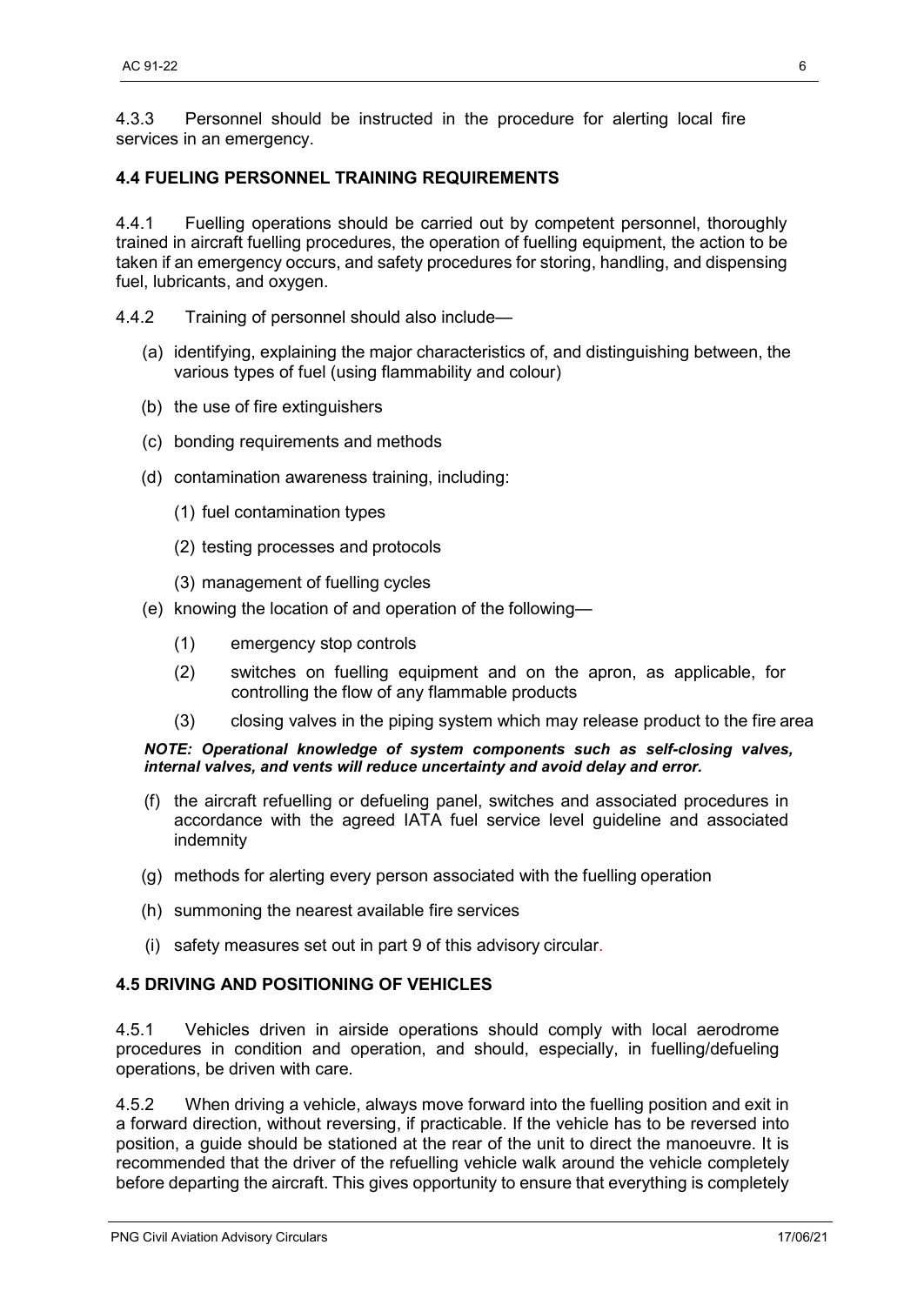stowed, and that nothing external has changed, such as aircraft flaps being lowered. Also, loose fuel caps, fuel doors, errant dipsticks should be checked for, prior to driving away from the aircraft already refuelled/defueled.

4.5.3 Truck and trailer combinations should not be reversed into position. Once the vehicle is in position, the driver should not leave the cab until the parking brakes have been applied and locked in position.

4.5.4 The vehicle should be positioned at a safe and convenient distance from the fuelling points on the aircraft to permit—

- (a) minimum hose length
- (b) maximum visual and manual control
- (c) speedy connection and disconnection of fuelling hoses
- (d) avoidance of aircraft fuel tank vent(s) safety zones (3m radius), APU exhaust efflux or other danger areas.

4.5.5 Special precautions should be taken to ensure that vehicles used for underwing fuelling have a sufficiently low profile for this purpose. Vehicles should be positioned so as to avoid the aircraft wing, winglets or other surfaces bearing down onto the vehicle as the aircraft settles under increased fuel load. The position of aircraft flap tracks in case of unheralded flaps extension should be taken into account.

#### *NOTE: Slats and flaps may be extended as part of an aircraft overheat protection system on some aircraft such as the Airbus A320 family of aircraft.*

4.5.6 Aircraft servicing vehicles must not be driven at excessive speed around fuelling operations and care must be taken to avoid contact with the fuelling vehicle, hoses and couplings, bonding wires, and any associated appliances. The operator or the overseer should ensure that such vehicles should not be driven at excessive speeds and airside driving rules and speed limits imposed by the aerodrome should be adhered to. If no regulations exist, a limit of 25km/h should be enforced on apron roads and less than 10 km/hr when in proximity to aircraft.

4.5.7 Any person engaged in fuelling operations must ensure that all hoses and fuelling equipment are disconnected from the aircraft and stowed safely, prior to aircraft departure. Operators certificated under various rule parts should include their method for ensuring this happens in their fuel management processes.

4.5.8 The fuelling vehicle - either a hydrant dispenser or a tanker/fueller - should be positioned so that it can be driven away quickly in an emergency. For this reason, it is imperative that other ramp users do not obstruct the exit route of a fuelling vehicle.

4.5.9 During fuelling at remote locations, care should be taken to ensure that vehicles and trailers are positioned well clear of rotating blades and in clear vision of the pilot.

4.5.10 Regardless of vehicle positioning, no member of the fuelling team may stand on either the vehicle or fuelling equipment during fuelling operations, unless the vehicle concerned has been specifically designed or modified to be so used.

## **4.6 FUELING OR DEFUELING IN HANGARS**

4.6.1 Fuelling/defueling is not permitted in hangars or similar enclosed buildings,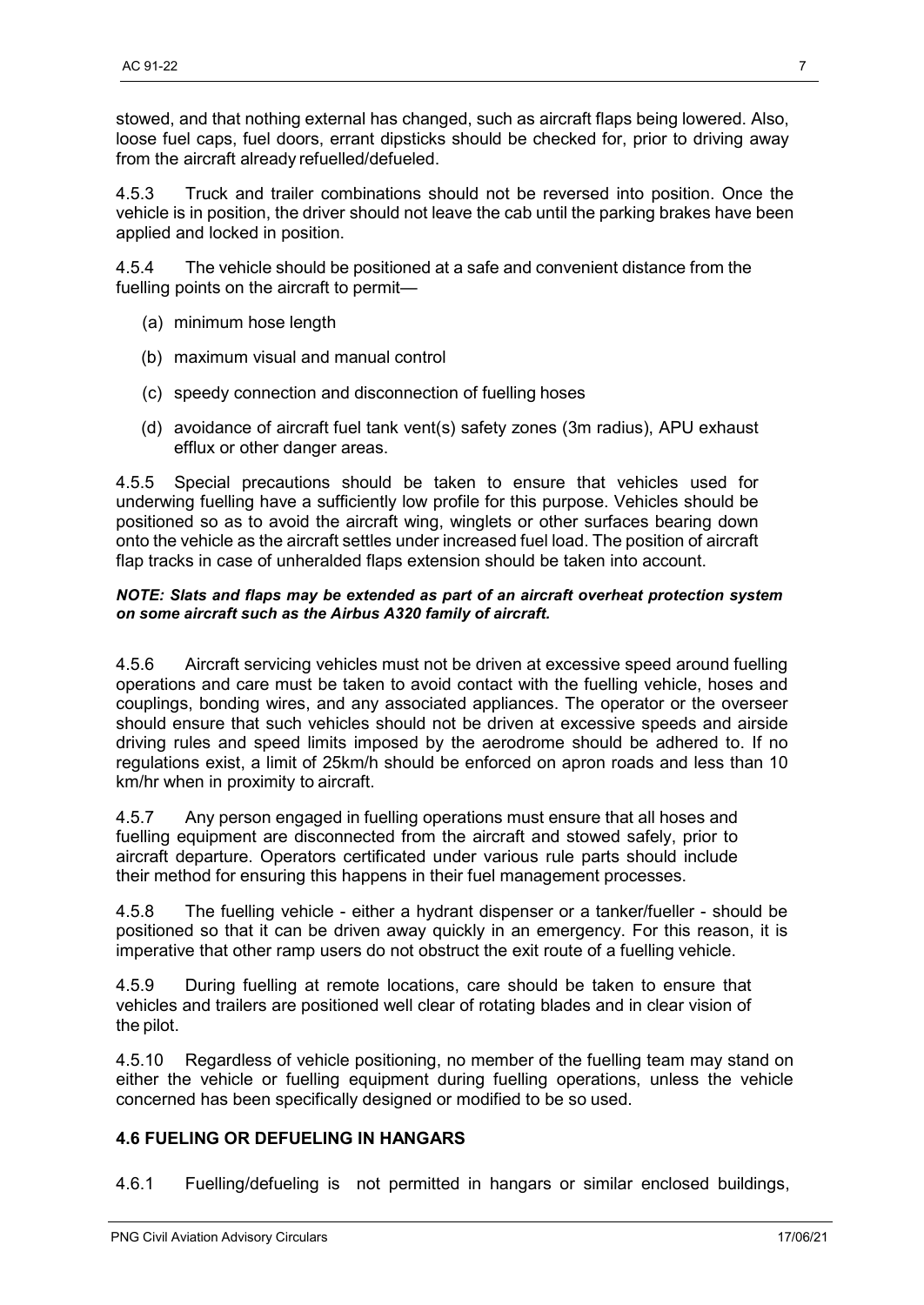except by special agreement with the respective operators and the appropriate airport authorities, and in accordance with relevant and approved special procedures which should include satisfactory liability or indemnification protection.

4.6.2 Fuelling vehicles involved in such operations should remain outside the hangar.

#### *NOTE: See part 7 of this advisory circular for defueling.*

#### **4.7 FUEL STORAGE EQUIPMENT STANDARDS**

4.7.1 Use only Jerry Cans specifically manufactured as fuel containers. The traditional metal Jerry Cans are preferable to the plastic versions available on the market. Plastic Jerry Cans intended for use with fuels will have been manufactured to a recognised standard and will have a date of manufacture also printed on the can. Cans manufactured in excess of five years prior to date of fuelling should not be used and the fuel discarded.

4.7.2 Do not use plastic containers not designed for fuel, as their deficiencies may pose hazards such as—

- (a) a tendency to accumulate a static charge (refer paragraph 5.2)
- (b) fuel could degrade the container material
- (c) inadequate structural strength and impact resistance
- (d) lack of a proper fuel grade label and other required markings
- (e) insufficient resistance to ultraviolet radiation and heat
- (f) cap gaskets inadequately retained.

4.7.3 In particular, the cap gaskets have been identified as an actual hazard. The standard requires that these be physically restrained in the cap by a retaining ring, or other means of preventing accidental loss. Obviously, the gasket itself should also be fuel resistant.

4.7.4 Apart from simply falling out of the cap and preventing proper sealing, two ways in which the gasket can be hazardous.

- (a) Embrittlement and subsequent disintegration. The fragments can then be tipped into the aircraft fuel tank along with the fuel, and, over time, can either clog the tank outlet or the fuel system filter(s).
- (b) Progressive degradation /disintegration by turning to 'mush' (possibly more likely in jet fuel), also resulting in filter clogging.

4.7.5 All mobile tanks used to store and transfer fuel by road must have been designed and built in accordance with the relevant provisions of a standard commensurate with: Health and Safety at Work (Hazardous Substances) Regulations 2017, Part 16.

4.7.6 Storage of fuel in drums falls under the same graded set of requirements as for larger, above ground storage facilities. Specific requirements for the use of drums to store fuel are to be carried out as per the approved fuel operator's procedures.

## **4.8 FUEL CONTAMINATION AND TESTING**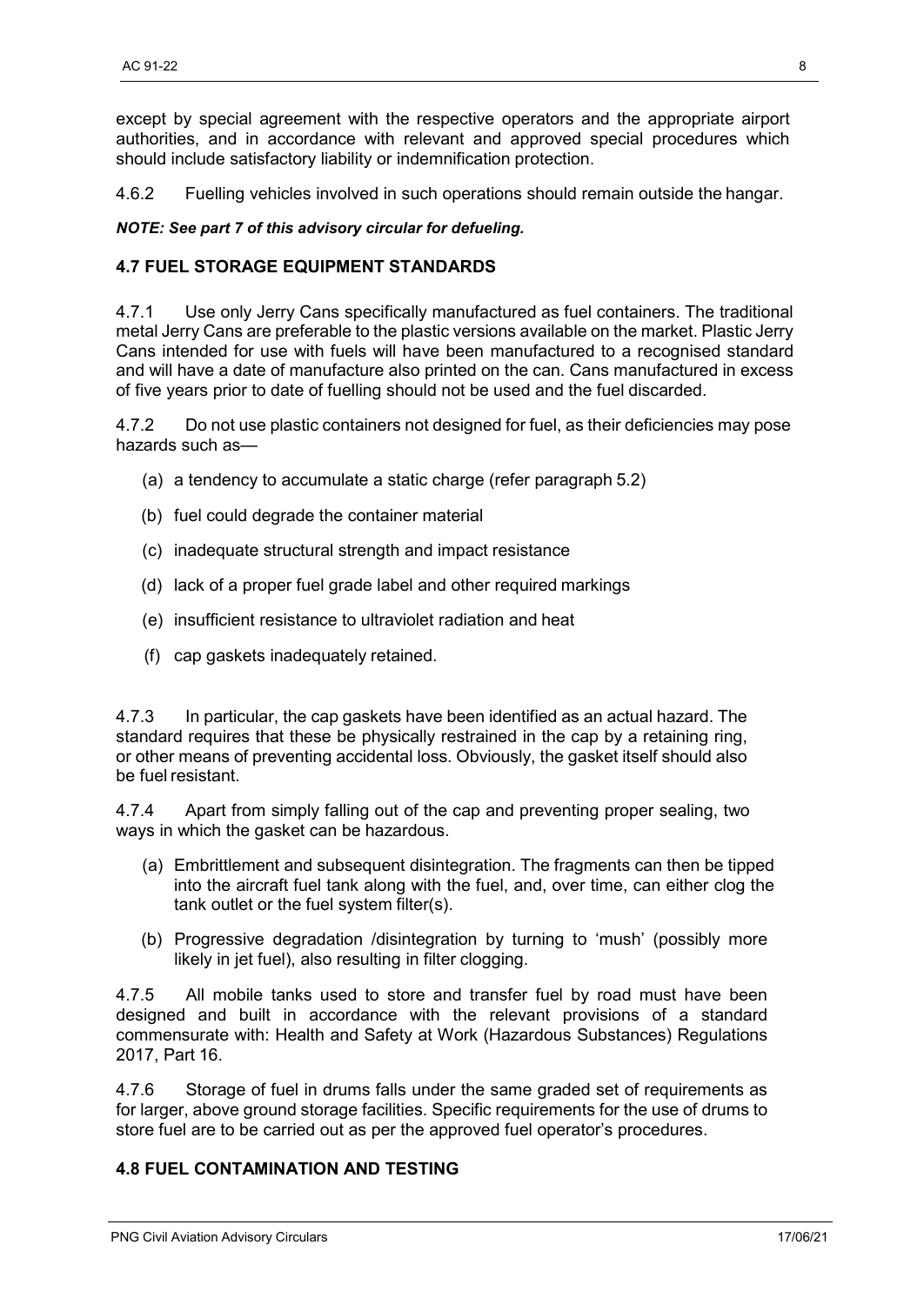4.8.1 Contaminants (especially water or incorrect fuel grade) in the fuel have been known to cause engine failures – usually just after the aircraft has become airborne. Fuel contamination could also be in the form of solid contaminants such as sand, corrosion products, or other debris. Water contamination in fuel continues to be a major source of fuel related incidents.

4.8.2 Below are common examples of ways that contaminants can enter fuel.

- (a) Leaks in portable, under or above ground tanks
- (b) Open filler ports
- (c) Fuelling equipment contamination
- (d) Storage vessel degradation
- (e) Poorly controlled high pressure water cleaning methods causing forced water entry.
- (f) Condensation
- (g) Incorrect identification of fuel type

4.8.3 Some fuelling practices are likely causes of contamination, particularly when undertaking remote fuelling operations, such as when fuelling helicopters whilst the main rotor is turning, or when transit of fuelling equipment along dirt roads has allowed contaminants to build up on fuelling equipment. Under these conditions, particles of foreign material (dust and grass) are likely to be introduced into the fuel system through the tank filler.

4.8.4 The specific types of fuel contamination are many and varied, however can be grouped into the following broad categories:

- (a) Water
- (b) solid particles floating in the fuel
- (c) particulate matter held in suspension in the fuel

In particular, particles held in suspension pose a serious threat to flight safety as they may be so fine that they are not captured by filtration elements in the fuelling equipment. Fine particles then enter tanks and may cause contamination of fuel nozzles or injectors as the fuel is atomised and burnt. Dissolved water may also be present in fuel without being visibly obvious and whilst dissolved, it is not a hazard to aircraft operation. However, temperature changes may cause the water to separate out of the fuel and become free water, which can cause catastrophic risk to aircraft safety. Entrained water is similarly difficult to identify as it consists of tiny droplets that have been agitated into fuel by pumps etc. This water will separate into droplets with settling time, which may mean that water is only obviously identifiable long after the fuel transfer operation took place. General settling times to be applied are 1 hour per vertical foot of tank space for Jet fuel and 15 mins per vertical foot of tank space for AVGAS.

#### *NOTE: Go/No go filters that snap shut when water is sensed in the fuel are not to be considered fail safe. Many instances have been reported that indicate water has been allowed to pass through these types of filters without being detected.*

4.8.5 To minimise the risks of this happening, a fuel sample should always be taken from the refueller and tested for solid particle contamination, undissolved water and appearance of fuel. This test should be carried out at any time fuel is transferred between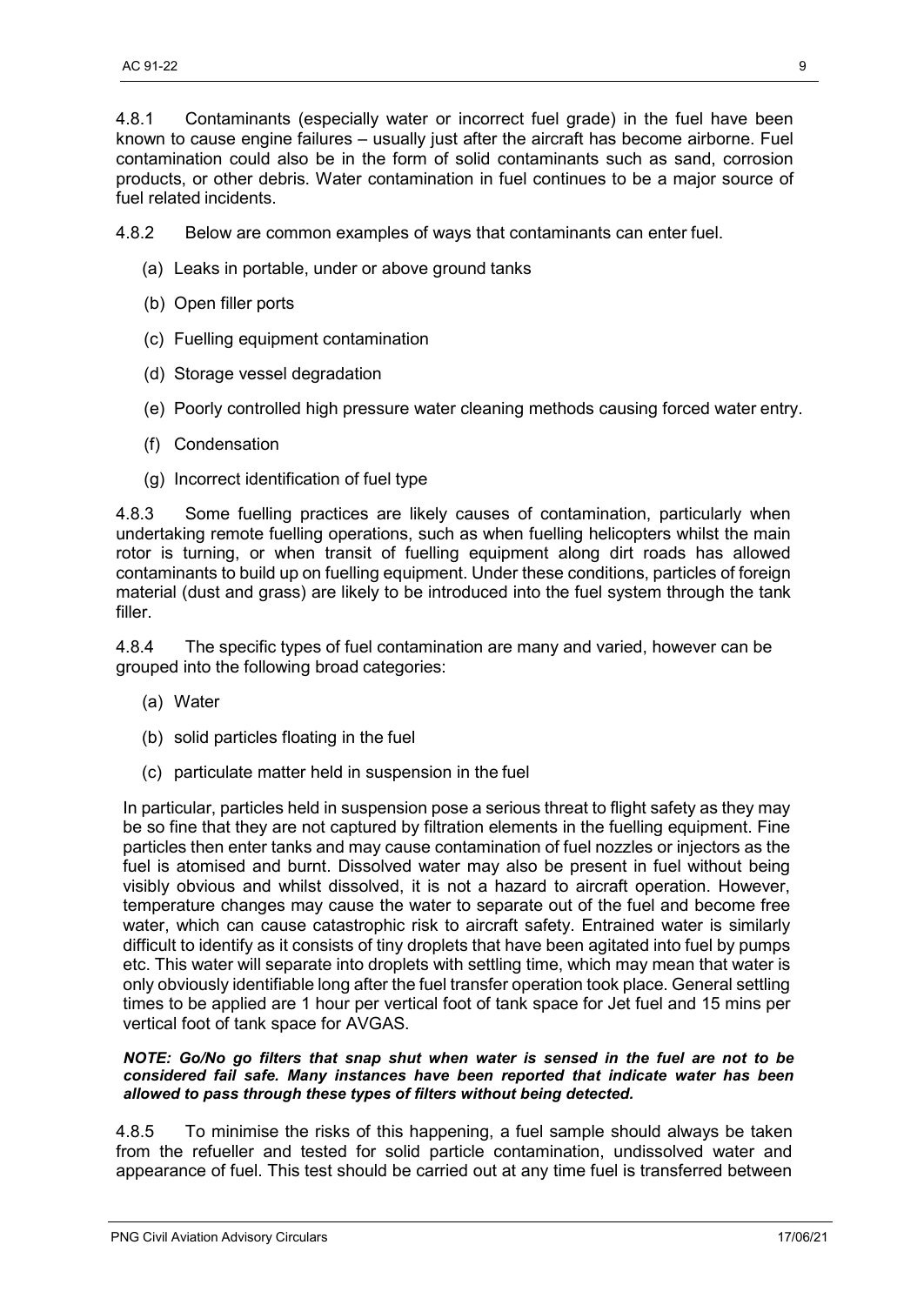any of the storage vessels identified in paragraph 6.7.2 of this advisory circular and at scheduled times for stored fuel. In addition, fuel drain checks from the aircraft should be carried out by the aircraft operator before the first flight of the day – and after refuelling. In general, any form of contaminated fuel should not be used and reference should be made to the aircraft type-specific documentation, such as maintenance manuals, task cards or the aircraft flight manual. Additionally, fuel that is not adequately labelled, is from an unknown source or is stored in containers or tanks that show visible signs of deterioration should not be used.

4.8.6 Water finding paste can be used for identifying free water for either Jet A1 and Avgas. A water detector capsule can be used to identify suspended water in Jet A1, a fresh capsule must be used for each check. In cases where fuel contamination persists frequently then the source of the contamination needs to be investigated.

4.8.7 Nozzle size of the refuelling equipment versus the aircraft tank aperture size, is not a guarantee against misfuelling. It is of the utmost importance that the appropriate markings or decals are maintained and regularly checked for presence, to show the type of fuel, grade and capacity of the tank, visible to the refueller.

- 4.8.8 The following general considerations apply to taking a fuel drain sample when required.
	- (a) After transferring fuel, allow the fuel to settle for as long as possible. This gives any impurities a chance to settle into the drain sump of each tank.
	- (b) At an intermediate aircraft stop, it is recommended to fuel the aircraft first, before attending to other business. This will normally allow enough time for any free water to settle out.
	- (c) Ensure that the drain vessel is clean before taking the sample. Hold the sample to the light and inspect it visually for sediment and water (normally indicated by small globules sitting on the bottom, or by a 'cloudy' appearance). Check the fuel is the correct colour for the intended grade of fuel. Avgas is coloured blue and Jet A1 can be a straw colour or colourless (smelling is a health hazard and is no longer considered as an advisable test/verification method. The only way of detecting suspended water in Jet A1 is by water detector capsules, and/or free water in either Jet A1 and Avgas is by water finding paste). Water detector capsules can be supplied with a syringe as a kit. Know how many drain points the aircraft or storage vessel has. Some aircraft or storage facilities have belly or cross-feed selector drain points. Know where these are and drain them daily. Others have long fuel lines meaning that contaminants may take some time to reach the drain point.

4.8.9 Always confirm that each spring-loaded drain valve (if such a type is fitted) shuts securely afterwards, as any leaks will result in higher than normal in-flight fuel consumption and possible external venting of fuel vapour. Take care with remotelyoperated fuel drains, and make sure that they also close properly after operation.

4.8.10 If the sample tests positive for water or other contaminants, empty the sample vessel and continue draining until a clean sample is obtained. Be sure to empty the sample into a fuel disposal container as fuel can also degrade bitumen surfaces. Never tip the sample back into the aircraft tank, even if it appears clean.

4.8.11 Tipping samples of drained fuel into ground support equipment is not recommended.

#### **4.9 FUEL STORAGE AND EQUPMENT MAINTENANCE**

4.9.1 The risks of contamination noted in paragraph 4.8 of this advisory circular, raise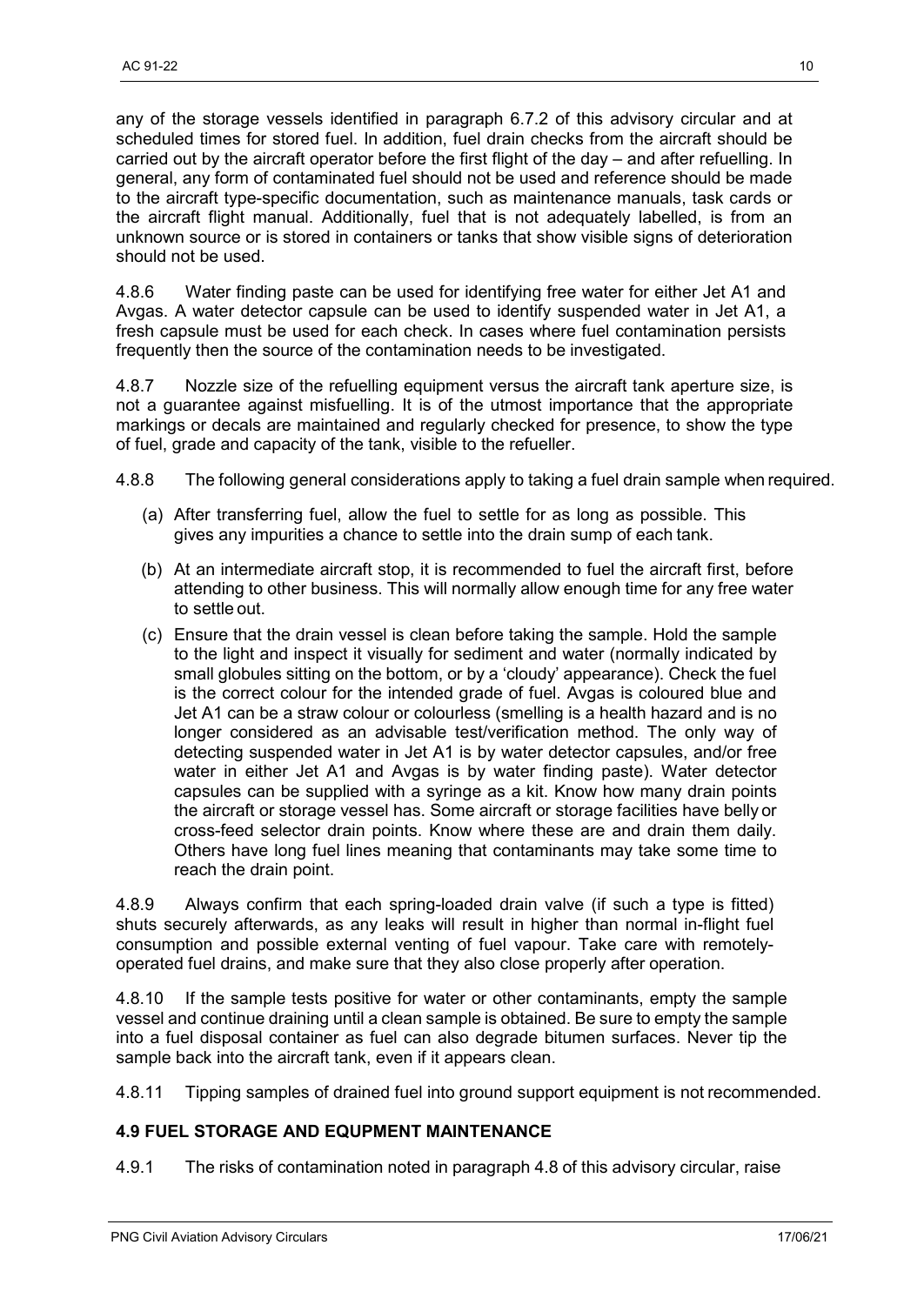various instances where contamination of stored fuel can occur. For that reason, it is important that the following precautions are noted and complied with when storing fuel.

4.9.2 Operators of aircraft must nominate who is to be responsible for the inspection and maintenance of aircraft fuel storage and transfer equipment and for the routine testing of stored fuel. These responsibilities should include.

- (a) Checking fuel received is of the required specification, free from water or other contamination and correctly stored.
- (b) Determining frequency of scheduled testing and checking of all fuel storage tanks and refuelling units
- (c) Training of each person designated to conduct this work
- (d) Maintaining the records identified in paragraph 4.10 of this advisory circular.

4.9.3 Whilst each operator is responsible for determining their own inspection schedules for fuelling equipment that identify when checks are be conducted and by who, the following general areas should be covered.

- (a) Procedural checks for contamination; both scheduled and prior to use
- (b) Condition of storage tanks, drums, bladders and Jerry Cans
- (c) Inspection of hoses, couplings and nozzles for leaks, damage and contamination
- (d) Inspection and renewal of filters
- (e) Examine bonding equipment for security of connections and damage
- (f) Seals for leakage and degradation
- (g) Fuel identification and caution decals for legibility

4.9.4 Fuels such as Avgas and two stroke mixes will store for up to one year in a sealed container. After that period the fuel may still be fit for purpose but problems such as hard starting and spark plug fouling may occur due to lack of light components. Once the seal is broken then lighter components evaporate and the storage life is best assumed to be 6 months at ambient temperatures of 20º C and 3 months at ambient temperatures of 30º C or more. Aviation turbine fuel should not be stored for longer than 12 months. After these periods, aging tests should be carried out.

4.9.5 Reference to (Energy Institute) EI 1550 (Handbook on equipment used for the maintenance and delivery of clean aviation fuel), as at latest revision can be made for more information on filtration.

4.9.6 When storing drums of fuel, drums should be oriented on their side with bungs located at 3 and 9 o'clock positions and the bung end of the drum at a lower level than the other end. This is to decrease the risk of breathing between the fuel inside the drum and the atmosphere outside.

#### **4.10 RECORDS**

4.10.1 To comply with fuel specification traceability and quality control requirements, all checks and tests on aviation fuel and fuelling equipment should be recorded.

4.10.2 Effective records should detail what was first observed (e.g. volume of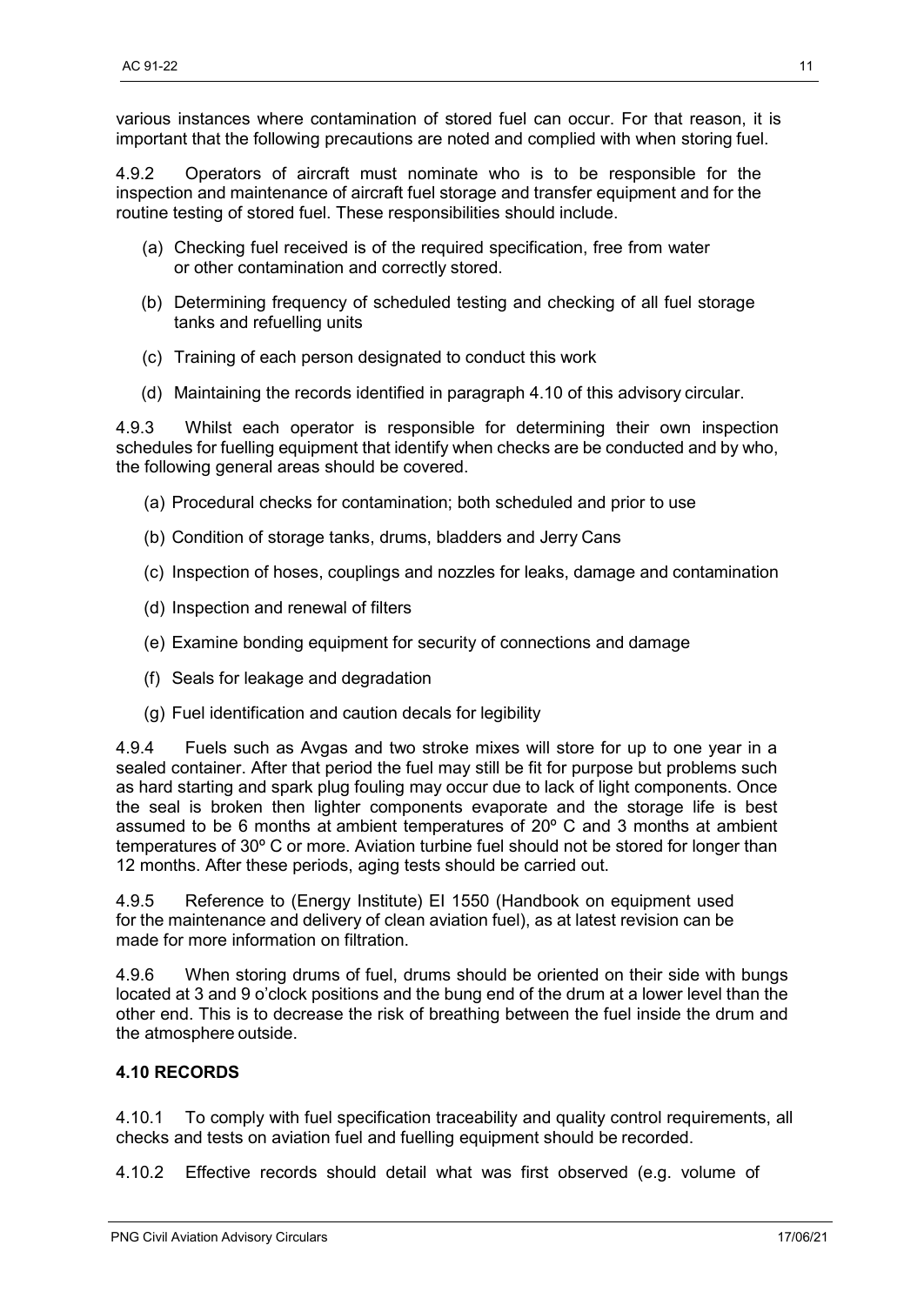contaminant, colour, type, location), what actions were taken to rectify the situation and what the final result was. Detailed records are valuable.

4.10.3 Records should also include a list of all fuel storage and transfer installations and vessels in the organisation's possession and the current condition of each. Inspections of equipment must also be recorded.

4.10.4 Scheduled and incidental fuel drain testing must be recorded.

4.10.5 Records must be kept of any training conducted with staff on fuelling or inspection activities. FAA advisory circular 150/5230-4B provides guidelines as to the possible content of a fuel safety training programme

## <span id="page-12-0"></span>**5. FIRE HAZARDS**

## **5.1 FIRE OR EXPLOSION RISK**

5.1.1 During fuelling operations, air and fuel vapour are displaced from the aircraft fuel tanks. This potentially explosive mixture is expelled via tank vents and the fill point (fuel vapour is heavier than air. The fuel vapour can accumulate in low points, and may "flow" downhill for quite some distance). This combined air (oxygen) and fuel vapour forms an explosive mixture quite capable of causing fatalities or destroying an aircraft or hangar.

5.1.2 An explosive fuel-air mixture can also be formed by splashing a volatile fuel in an open container, as in washing oily components, or by pouring fuel from a sample container into another open container. All it takes to initiate a fuel explosion is just a small spark or a hot surface - not necessarily in the immediate vicinity, given the ability of fuel vapour to flow long distances. If a fire breaks out, extinguish using dry powder, foam or carbon dioxide extinguishers, or a water fog. Do not use a water jet, as this will spread the burning liquid and may make matters worse. Fires in confined spaces should be dealt with by trained personnel wearing appropriate breathing apparatus. Ensure an escape path is always available from a potential fire.

## **5.2 STATIC ELECTRICITY**

5.2.1 Commonly referred to as 'static', this is one of the most hazardous sources of ignition. Fuel is an extremely flammable liquid and explosive fuel/vapour mixtures may form at ambient temperatures. The presence of an ignition source can spell disaster. So static and aviation fuel is a bad mix. The risk is always present, and must be managed, even in seemingly innocuous situations. The considerations apply equally to gasoline fuels and Jet A-1.

5.2.2 Static can be generated from a number of sources, typically by the flow of fuel from the fuelling equipment to the aircraft, and by the wearing of synthetic clothing (highvisibility vests can be a hazard in this case – see 4.3 above regarding clothing). A resultant electrical charge can build up on an aircraft, the fuelling equipment, or a human body, and when two unequally-charged objects are brought close enough together, the charge will equalise by means of a spark. Static sparks can be of the order of thousands of volts and combined with the presence of fuel vapour of sufficient concentration will result in a potentially catastrophic explosion. This can be avoided by the use of the proper bonding leads or cables, coupled with procedures to equalise any electrical potential, before any hazardous vapour is introduced into the surrounding areas.

*NOTE: The grounding of helicopter skids does not necessarily equalise the electrical potential between fuelling equipment and the helicopter – bonding the helicopter is an acceptable means to achieve a safe state for fuelling. Helicopters with wheeled landing gear*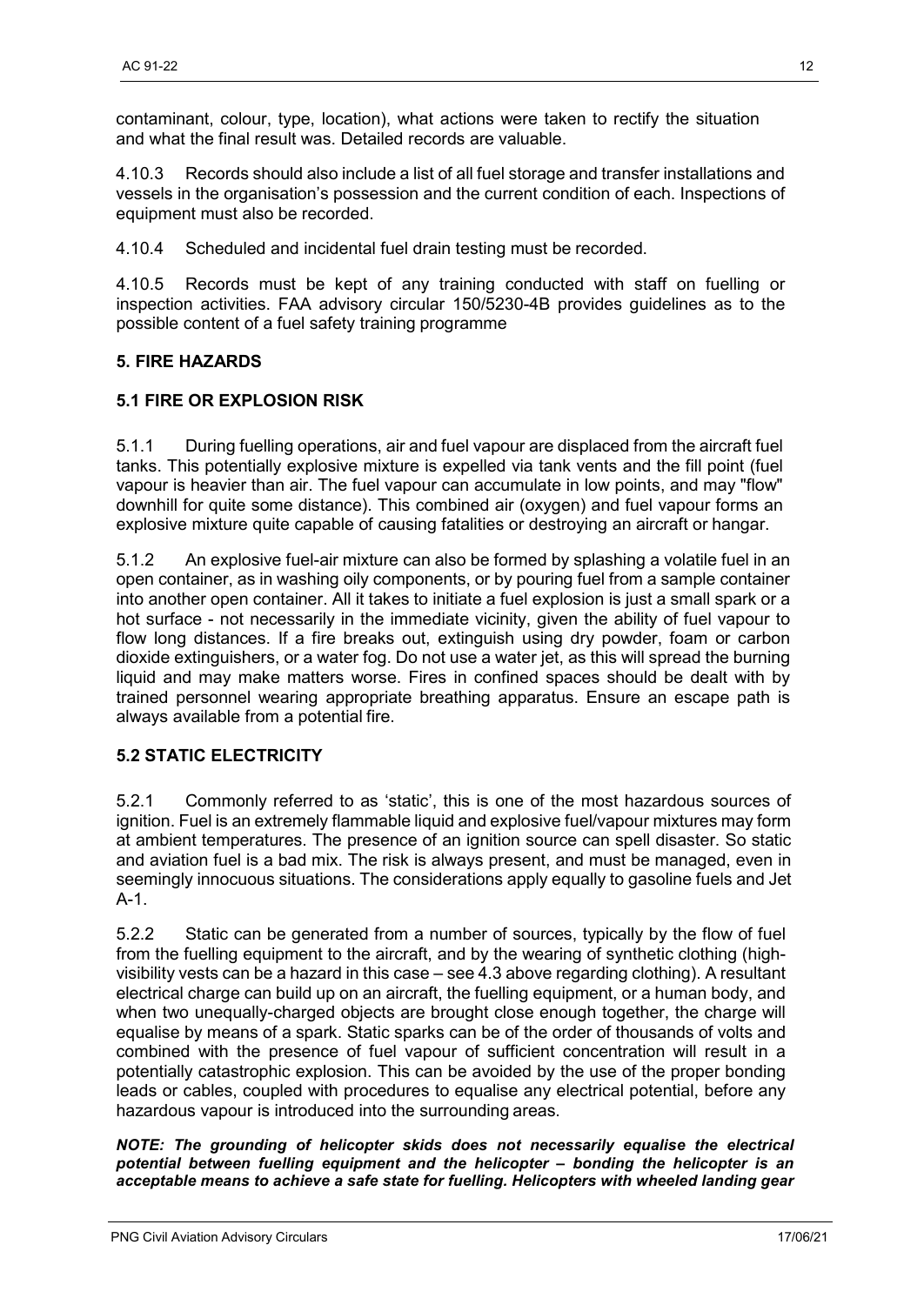*and those parked on trolleys are particularly susceptible to electrical potential to be present.*

*NOTE: Further information on bonding may be found in FAA advisory circular 25.899-1 "Electrical bonding and protection against static electricity"*

## **5.3 PREVENTING STATIC HAZARDS**

5.3.1 The most important thing to do before fuelling is to correctly bond the pump or fuelling equipment to the aircraft. When fuelling from drums, always ensure that there is a bonding lead connected to both the aircraft and the drum in use and make the necessary connections before removing any fuel caps. Additionally, it is good practice to keep the fuelling nozzle in physical contact with the filler aperture at any time fuel is being pumped. This also applies to the filling of portable containers – place the container on the ground, and maintain contact between the fuel nozzle and the container. Containers complying with Australian/ New Zealand standard 2906:2001 have this instruction on the label. Also check the bonding to the aircraft of any stands or ladders used to gain access to any overwing fuelling point.

#### *NOTE: Should the bonding cable be accidently disconnected during the fuelling process, stop fuelling immediately and wait for any static to dissipate before reattaching the bonding cable.*

5.3.2 Despite the traditionally accepted practice of filtering fuel through chamois leather, this is now not recommended. Studies have found that the use of a chamois can be a static hazard in itself, synthetic chamois even more so. Any drum pump should be more preferably fitted with an appropriate in-line filter, and the delivery hose must be fuelspecific. The fuel supplier should be able to advise on the correct equipment, and it is very important that the correct equipment is used, inspected and maintained in accordance with manufacturer's recommendations.

#### **5.4 SPILLAGE OF FUEL**

5.4.1 Spillage and leakage of fuel should be avoided at all times. Every spill is a fire hazard as well as an environmental pollutant, and should be dealt with immediately. Each spill presents a different situation involving many variables, such as size of spill, weather conditions and location of spill.

5.4.2 Action required will depend on each particular situation, so no one set of instructions will apply in every case. Prompt action, good judgement and initiative by welltrained personnel are important to prevent hazards arising from fuel spills.

5.4.3 The overseer is responsible for ensuring that the local and national regulations relating to environmental pollution are fully met. This includes keeping an up-to-date spillage emergency plan and ensuring that all staff are aware of the plan and what must be done if fuel spills.

5.4.4 The following general procedures should be adopted into the plan for any spillage:

- (a) fuelling should be stopped immediately
- (b) eliminate all sources of ignition in the vicinity of the spill (or released vapour)
- (c) notify the appropriate local fire services without delay
- (d) evacuate unauthorised persons and vehicles to a safe area and prevent further movement until the hazard is removed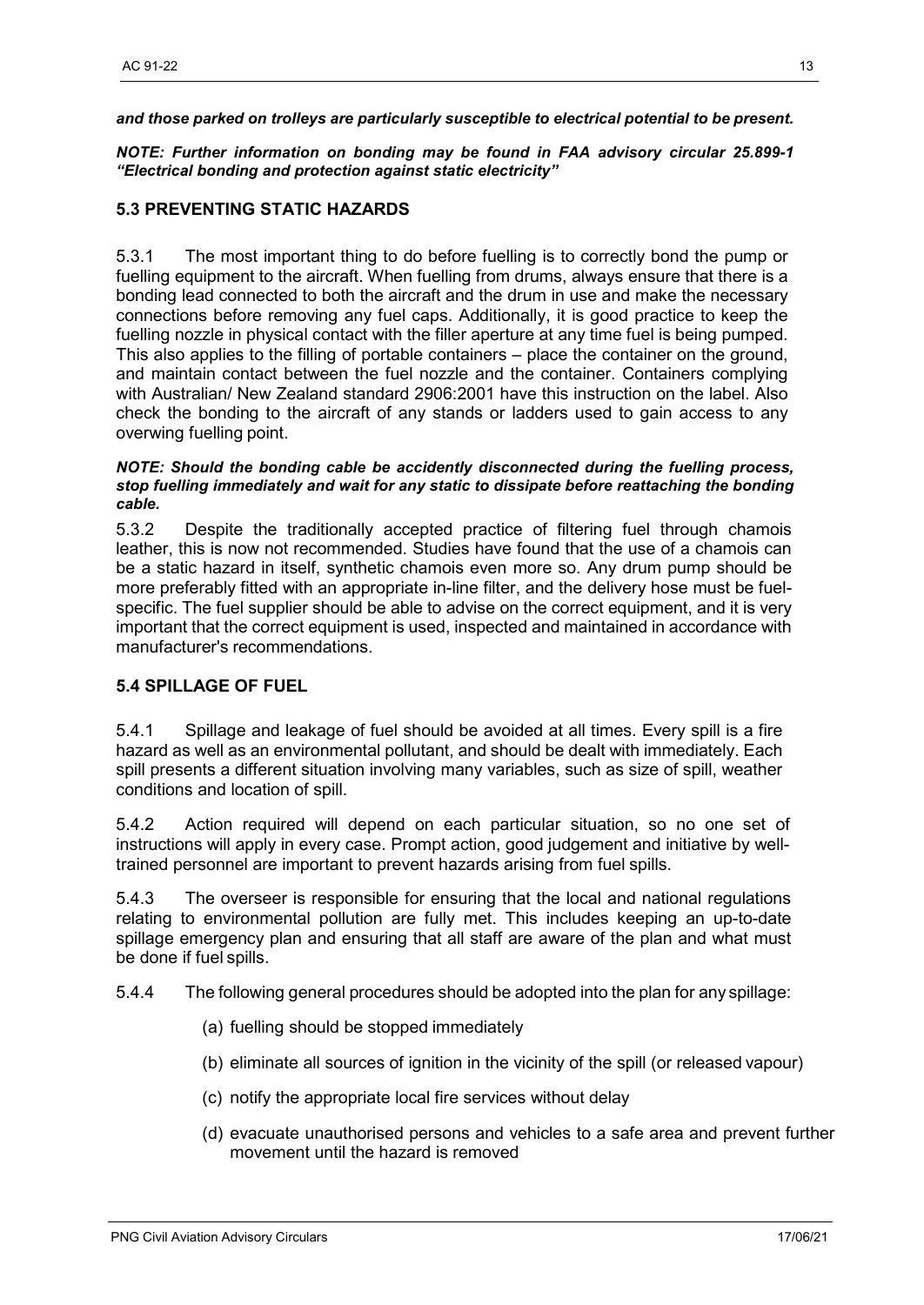- (e) restrict the running of engines and reduce any risk of ignition
- (f) the aerodrome operator should be notified.

5.4.5 Smaller spills should be immediately soaked up using non-combustible absorbent material, such as sand or dry earth while someone stands by with a dry powder or foam extinguisher in case a fire breaks out. This also applies to places where fire services are not stationed. Be sure to dispose of the contaminated material in a safe place afterwards and any tools used for this purpose must be non-flammable.

#### **CAUTION: If any fuel spills onto your body or clothing, do not remove your clothing except under shower. If you take off your clothing without first dousing under water, you could create a static spark and set yourself on fire.**

5.4.6 In any case, take great care to prevent the spillage, as far as possible, from entering into the drainage system.

## **5.5 FIRE EXTINGUISHERS**

5.5.1 Appropriate fire extinguishers should always be readily available. They may remain on the fuelling vehicle, if they are carried in open housings or in racks with quick opening fastenings.

5.5.2 The recommended fire extinguisher is a 9kg BC dry powder extinguisher – sodium or potassium bicarbonate powders. These are the most suitable for liquid and gas fires and are therefore recommended for most fuelling applications.

*NOTE: ABC type multi-purpose mono ammonium phosphate powders are not recommended for aviation fuelling operations, as they can leave sticky and corrosive residue on surfaces when discharged.*

Extinguishers should be maintained and certified serviceable in accordance with the relevant recognised standards. Fuelling personnel should be trained on how to use extinguishers effectively and know where they are located.

#### **5.6 SAFETY ZONES**

Safety zones around hydrant pits and pit couplings are to be maintained whilst in use.

#### <span id="page-14-0"></span>**6. FUELING PROCEDURES**

*NOTE: Any published procedures by the fuelling company and any manufacturer's manual instructions on fuelling must be strictly followed.*

## **6.1 PRECAUTIONS**

6.1.1 The operator or the overseer should ensure that the following precautions are observed during the fuelling of any aircraft—

- (a) Except for the provisions of paragraph 8.5, aircraft engines should be stopped, with the ignition and starter switches placed on the "OFF" or "SAFE" position, before fuelling starts. Fuelling with engines running (hot fuelling) should not be conducted unless otherwise approved by CAA. If such a procedure is approved, the location and/or timing of the fuelling process are to be agreed between the aircraft operator, the fuelling company, and the airport authority, if appropriate (preferably in writing).
- (b) No smoking, or the use of a naked flame, should be permitted on the apron or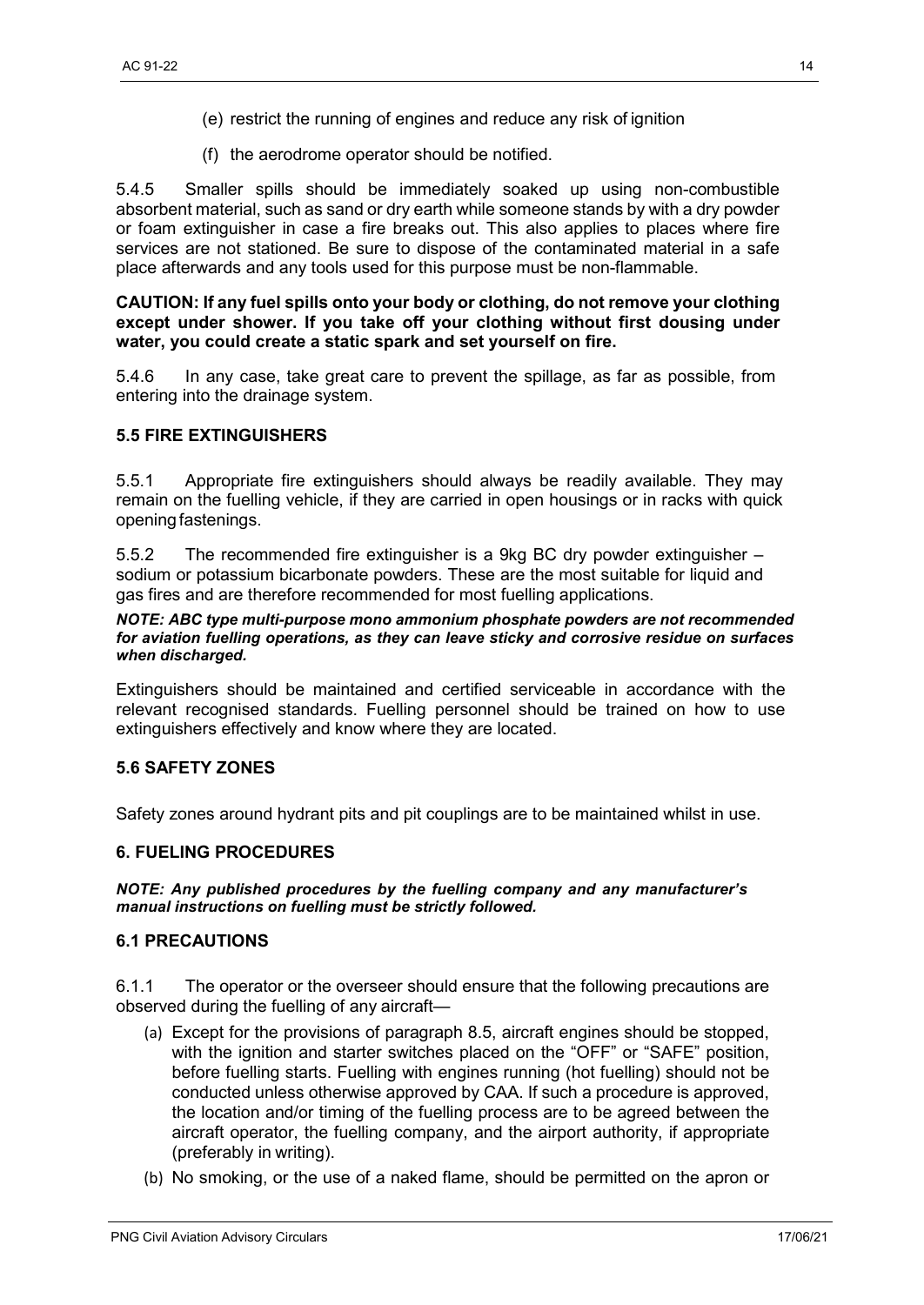within 15 metres of the aircraft, the fuelling system or fuelling equipment<sup>4</sup>. If any naked flame device has to be used in these circumstances (outside these recommended distances), its use should be strictly controlled in accordance with locally approved safety procedures. It should be noted that most major airports and airfields in Papua New Guinea have specific guidelines, which must be adhered to, and may be significantly more restrictive than the recommendations in this advisory circular.

(c) "No Smoking" signs or symbols should be displayed in prominent positions near the aircraft and fuelling vehicles throughout the fuelling operation. These symbols may be painted onto the sides of the fuelling vehicles.

## **6.2 GENERAL PROCEDURES**

6.2.1 Personnel responsible for fuelling aircraft should take into account the following general procedures—

- (a) Ascertain fuelling requirements quantity and grade required.
- (b) General aircraft servicing such as baggage handling and catering services and any other associated services may be carried out during fuelling operations. However, if obvious defects develop in motorised units operating within 6 metres of fuelling operations, the faulty units should be stopped immediately during fuelling operations.
- (c) Operational problems can arise through the unsuitable location of the aircraft due to mis- alignment of the aircraft in the parking bay, or by inappropriately located hydrant pits. In these cases, steps should be taken to arrange for the aircraft to be realigned or relocated.
- (d) Fuelling personnel should not operate aircraft fuel system controls (except as provided in paragraph 4.4). The aircraft operator is responsible for determining the volume of fuel to be loaded and to instruct fuelling personnel accordingly. The operator is also responsible for manipulating aircraft tank valves and switches, drip and dip sticks and to finally check the security of tank fill caps, covers and components. If requested, the fuel company may advise on the density (specific gravity) of the fuel being delivered to enable any associated calculations to be made.

#### **6.3 HYDRANT SYSTEMS – UNDERWING**

6.3.1 In addition to the 'general procedures' in paragraph 6.2, the following sequence is recommended when the hydrant pit cover is removed—

- (a) the grade of fuel from the hydrant pit and dispenser should be checked before the connection is made to the pit
- (b) the visibility of the hydrant pit and dispenser should be improved by the use of a high visibility flag, safety cones or other acceptable method, during daylight hours
- (c) the hydrant pit and dispenser should be suitably illuminated usually via local tarmac lighting, when dark or at night

 $2$  CASA recommendation is based on Australian Civil Aviation Order 20.9, Para 4.4(as amended)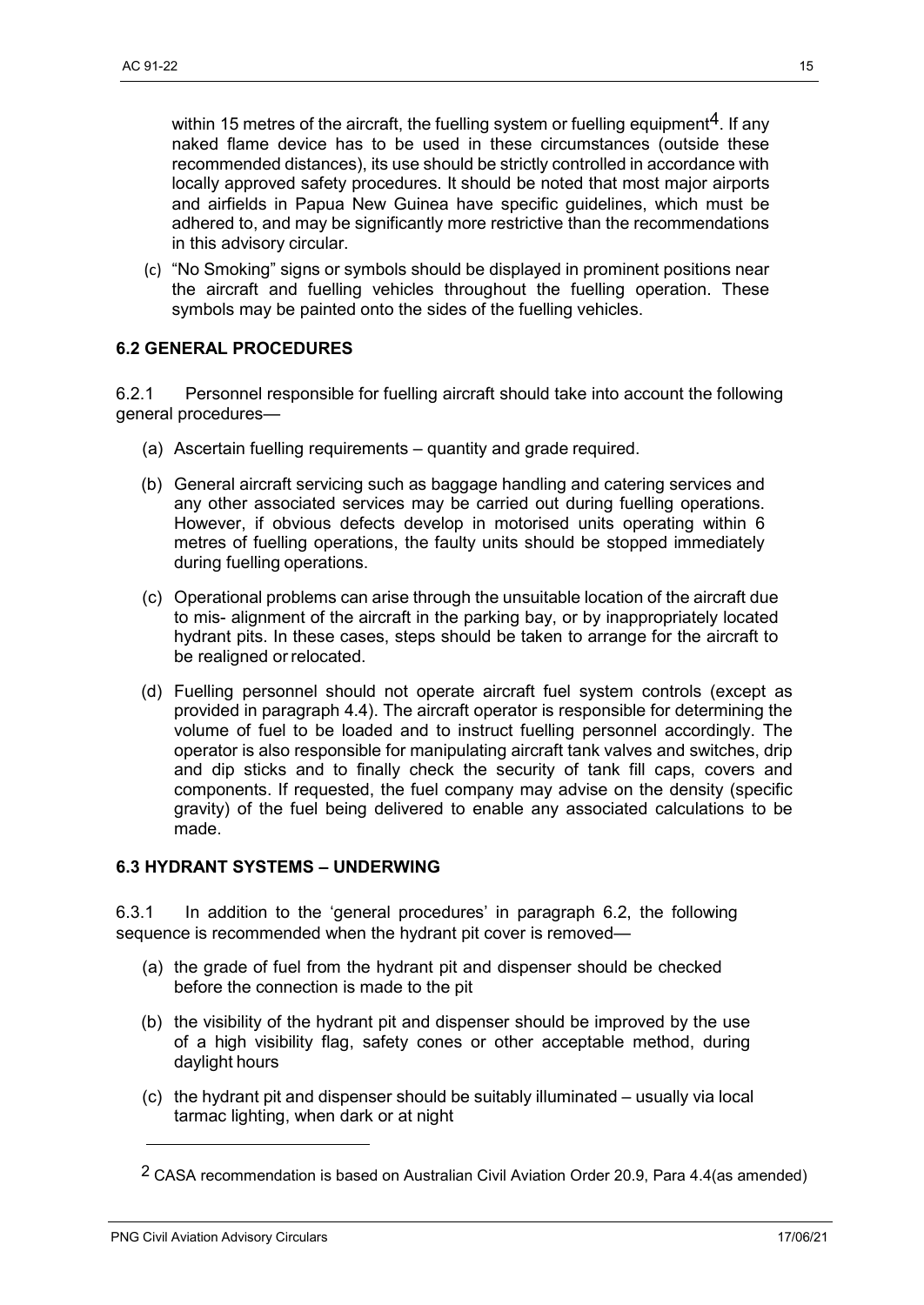- (d) follow the sequence set out below in respect of hydrant dispensers or servicers—
	- (1) if grounding is required, follow the procedure set out in paragraph 4.2
	- (2) bond the hydrant dispenser to the aircraft
	- (3) if required, attach a lanyard to the pit valve, and extend the lanyard away from the fuelling position and the aircraft
	- (4) remove any dirt or moisture on the pit valve adaptor and hydrant coupler
	- (5) connect the hydrant coupler to the hydrant pit valve, and the delivery hose(s) to the aircraft. Each joint operation should have only one sequence which will be agreed by all participants and incorporated into a written fuelling procedure
	- (6) open the hydrant coupler and adaptor if it is manually operated
	- (7) activate the deadman control to start delivery
	- (8) carry out required fuel samples from dispenser in accordance with refuelling operations manual and procedures
	- (9) follow the above sequence in reverse when fuelling ends
	- (10) whenever the dispenser is left unattended (e.g. for signing the fuel receipt) the hydrant pit valve or hydrant coupler should be closed
	- (11) dust caps should be fitted to the pit valve adaptor and dispenser couplings at all times when not in use.

#### **6.4 FUELLERS – UNDERWING**

6.4.1 In addition to the general procedures in paragraph 6.2, the following sequence is recommended—

- (a) if grounding is required, follow the procedure set out in paragraph 4.2
- (b) bond the fueller to the aircraft
- (c) connect all delivery hoses to the aircraft
- (d) activate the deadman control to start delivery
- (e) carry out required fuel samples from fueller in accordance with refuelling operations manual and procedures
- (f) at the conclusion of fuelling, the reverse sequence should be followed.

#### **6.5 OVER-WING FUELLING**

6.5.1 In addition to the procedures for underwing fuelling, the following further measures are required to ensure that the correct grade of fuel is delivered when using an overwing (trigger) nozzle.

(a) Personnel responsible for fuelling should never assume what the fuel grade is. Confirm the grade between you and the customer. Whenever possible, have in writing what the type and grade of fuel that should be provided.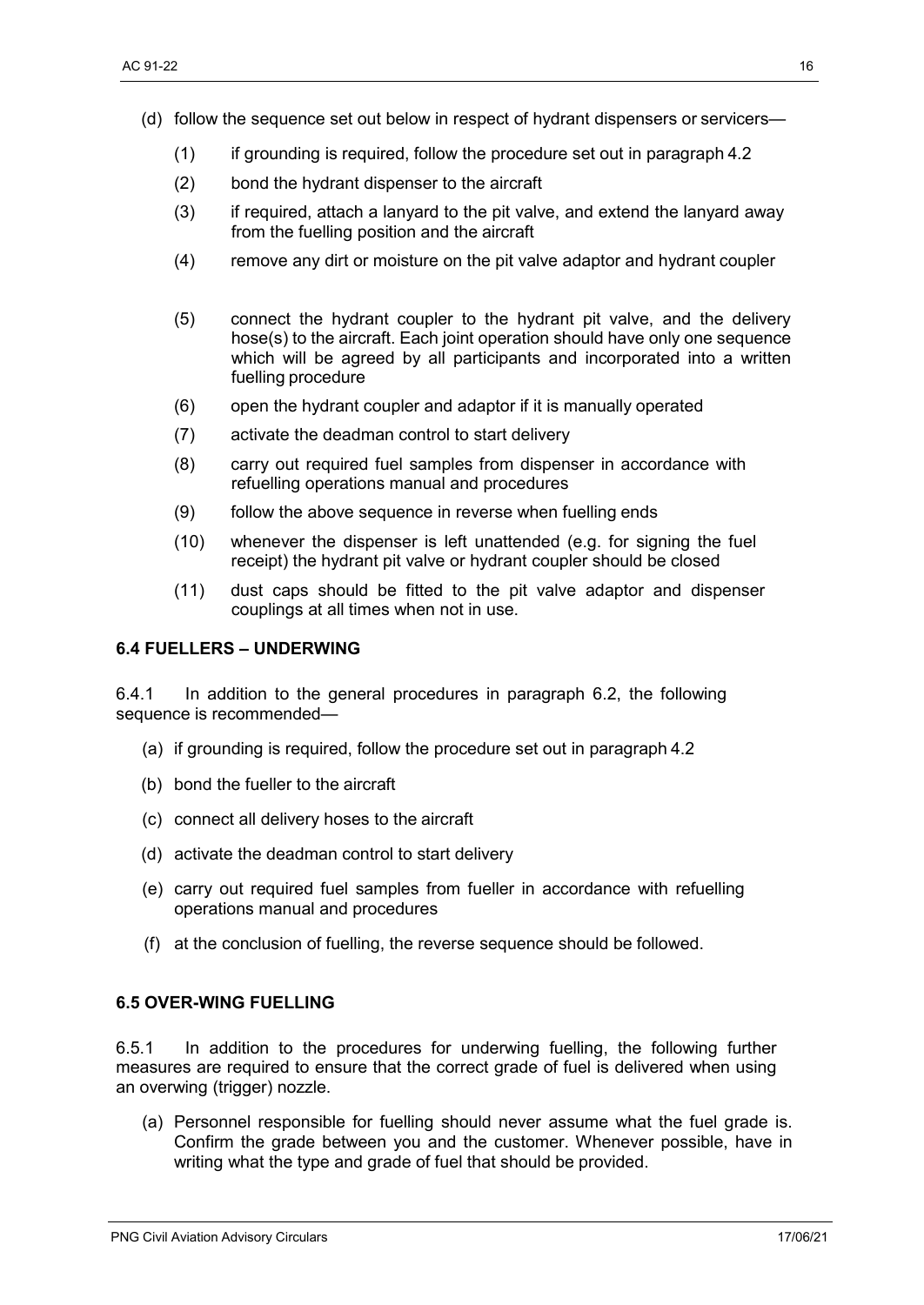(b) Before fuelling starts, fuelling personnel should check that the grade requested is the same as the grade marked on the aircraft, adjacent to the tank filler cap, and the same as the grade marked on the overwing fuelling nozzle.

#### *NOTE: (i) if there is no grade marking on the aircraft, fuelling should not start until the pilot or responsible ground servicing personnel has confirmed the grade of fuel required*

*(ii) if the grade marking on the aircraft is different to that of the fuelling equipment, fuelling should not start until the discrepancy has been fully investigated and resolved.*

- (c) For Avgas overwing fuelling, nozzles with a maximum external diameter of 40mm should be used.
- (d) For Jet A-1 overwing fuelling, nozzles with a minimum external diameter of 67mm should be used.

#### *NOTE: Certain jet fuel (Class 3.1C) aircraft types may have filling orifices which are too small to accept the standard diameter Jet A-1 nozzle, necessitating the use of a smaller diameter nozzle adapter.*

- 6.5.2 The following additional precautions are applicable for overwing fuelling.
	- (a) Loose articles should not be carried in caps, jackets or shirt pockets as these might fall into aircraft tanks.
	- (b) Hoses should be routed over the leading edge of the wing (and not the trailing edge) in such a manner that avoids the possibility of damage to the aircraft. Ladders and wing mats should be used as appropriate to avoid damage to the aircraft. Care should be taken in positioning ladders to avoid damage to the aircraft caused by settling whilst product is being loaded. Wing mats should be positioned so that the fuel grade identification remains visible at all times.
	- (c) Overwing nozzles should be held open manually and should never be wedged open.

#### **6.6 MAINTENANCE AND SERVIVING OF AIRCRAFT DURNG FUELLING OR DEFUELING OPERATION**

6.6.1 During the fuelling operation, the pilot-in-command or overseer, as appropriate, should only permit maintenance, testing, servicing or cabin replenishment within the fuelling area subject to the following conditions.

- (a) Ground power units should not be started, connected, their switches operated, or disconnected during fuelling. These actions must be completed either before refuelling or after the refuelling process is completed.
- (b) The operation of aircraft combustion heaters, integral cabin heaters, wing, tail and surface heaters should not be permitted.
- (c) The operation of aircraft radar transmitters should not be permitted.
- (d) Maintenance, repair, or testing of the aircraft radio, radar and electrical equipment should not be permitted when the aircraft is being fuelled with class 3.1A fuel, except that switches necessary for the fuelling operation and lighting may be used.
- (e) Functional checks may be carried out on aircraft radio, radar receivers and electrical equipment when class 3.1C fuelling is being carried out, but maintenance should be limited to the exchange of complete units.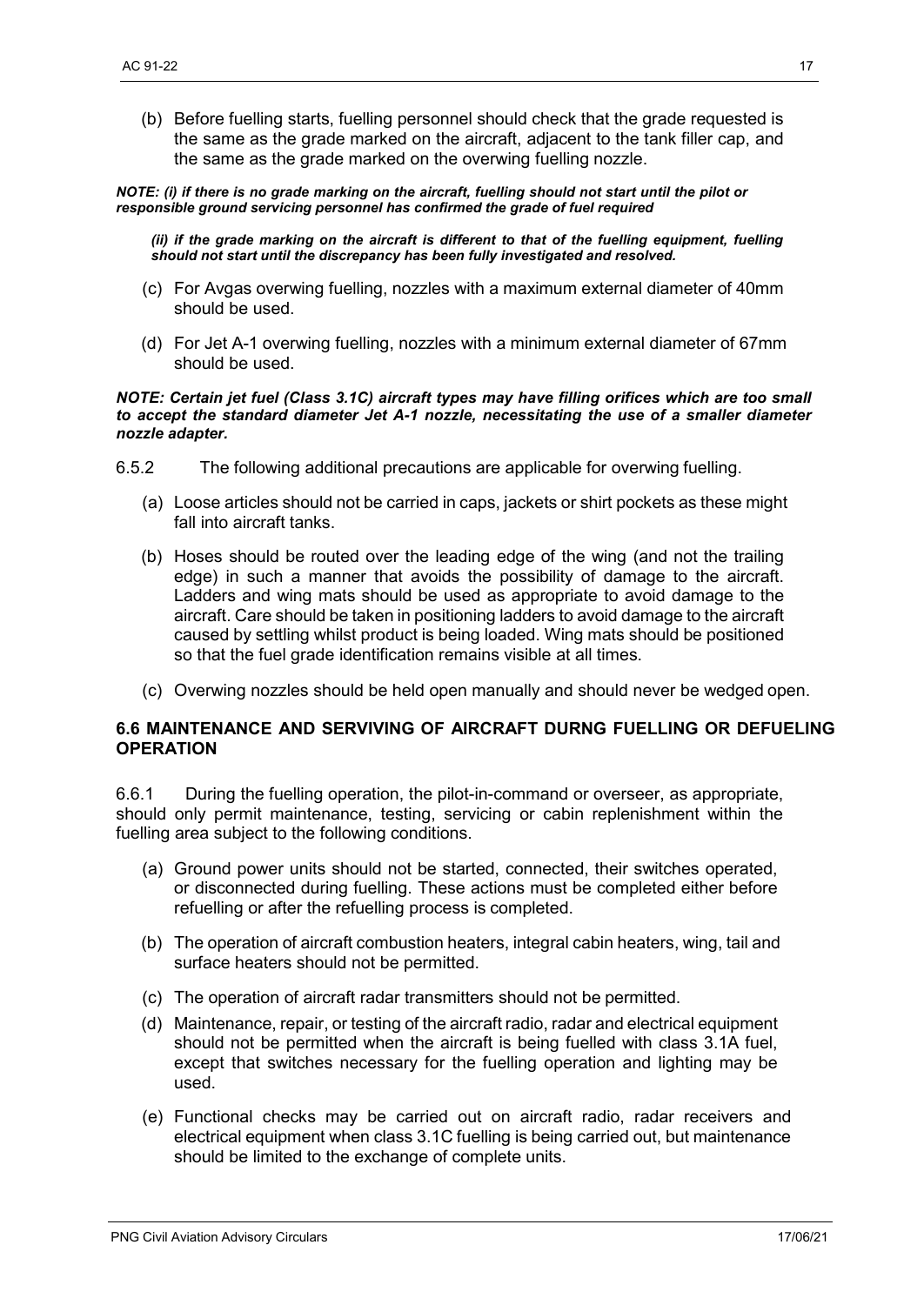- (f) Maintenance, testing and functional checks other than those already detailed in paragraphs (b), (c), (d) and (e) above may be carried out when class 3.1A or class 3.1C fuelling is being carried out, except that work which may create sources of ignition, especially in the vicinity of aircraft fuel tanks or fuelling equipment, may not be carried out.
- (g) Electric hand lamps or flashlights used in the immediate vicinity of the fuelling operation should be of a flame proof or safe design.
- (h) The jacking of aircraft such as for wheel changes on either side must not be permitted when refuelling equipment or personnel are under the wing.

#### **6.7 REFUELING IN REMOTE LOCATIONS**

6.7.1 Refuelling in remote locations exposes operators to increased risk in various areas, such as:

- (a) multi transfer fuelling cycles
- (b) contamination of fuelling equipment whilst in transit and during aircraft arrival
- (c) miscellaneous fuelling equipment causing contamination issues

6.7.2 Multi transfer fuelling cycles may consist of transferring fuel between any of the following storage methods:

- (a) commercial suppliers
- (b) operator's site tanks
- (c) fuel trailers
- (d) drums
- (e) Jerry Cans

6.7.3 Each time a fuel storage tank is opened for the purpose of fuel transfer operations, it represents an opportunity for contamination to occur. No storage tank should be opened prior to ensuring that comprehensive cleaning of the area surrounding the filler port is carried out. All operations where fuel is decanted between storage containers should be carried out using a suitable pump and preferably through micronic filtration. Further, anytime fuel is transferred between storage tanks or to an aircraft, operators are to check for fuel contamination in accordance with the guidance material provided in paragraph 4.8 of this advisory circular.

6.7.4 Prior to filling or using the fuel contained within, ensure that all equipment that is used to store or transport fuel in remote locations is of the appropriate standard and is checked for serviceability and cleanliness in accordance with the relevant parts of this advisory circular.

6.7.5 Fuelling equipment that is used to facilitate easy transfer of fuel, such as Jerry Can filler extension tubes, must be of an appropriate standard, configuration and cleanliness. In particular, tubes that are held to Jerry Cans with tape of any kind are prohibited as they have been known to detach and be found later in tanks. In an effort to ensure that any contaminants are cleared from the fuelling equipment nozzle prior to fuelling, fuelling staff should discharge the first fuel out of the nozzle into a container to be discarded.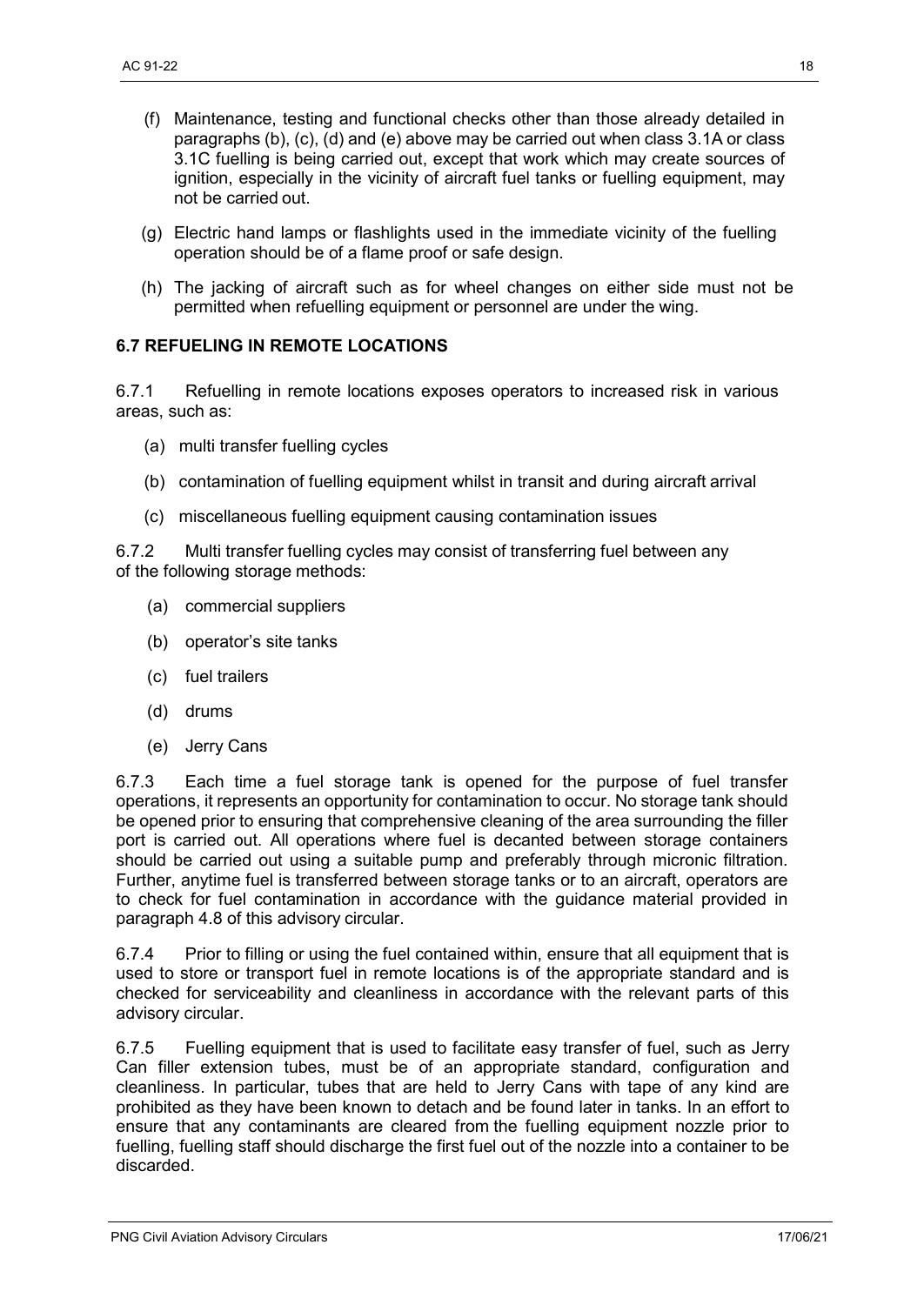6.7.6 Take care to correctly identify the type and quality (fuel does go stale) of the fuel before refuelling from drums. Ensure that the pump is fitted with a clean and serviceable filter (one that will filter particulate matter, as well as absorbing water). Corrosion products (rust), water and dirt can all be a problem when fuel is stored in drums. It is most important that the fuel delivery line incorporates a filter of five microns for avgas or 1 micron for jet fuel or less with the ability to separate both water and other contaminants. Fuel suppliers can provide or recommend suitable filters for this purpose.

*NOTE: A chamois cloth, once traditionally used as a filter, should not be used, as it can be a potential source of static charge. Fuel drums should be stored on their side with bungs and vents at three o'clock and nine o'clock positions, with the top of the drum (with the openings) lower than the bottom. This will minimise any 'breathing' (air and moisture exchange from outside) through the bungs and vents. A partly filled drum is more likely to contain moisture because of increased 'breathing'.*

- 6.7.7 When opening a drum—
	- (a) Stand the drum upright but tilted slightly, and chock it with the high side positioned at 12 o'clock, the bung at 3 o'clock, and the vent at 9 o'clock. This minimises water or dirty fuel on the outside of the drum from reaching the openings.
	- (b) Allow the drum to stand undisturbed for at least 10 minutes prior to fuelling to let any internal contaminants settle out.
	- (c) Proper bonding is critical. Connect the bonding lead to an unpainted surface on the drum and to the aircraft designated bonding point before opening any fuel caps, and leave it in place until all fuel caps have been replaced.
	- (d) Open the pumping bung and vent then perform a visual inspection of the condition of the drum using a fuel safe light source. Fuel in drums showing signs of internal deterioration should not be used. Next, carefully withdraw and check a fuel sample from the drums low point using a thief tube or specially designed suction device.
	- (e) Ensure that the pump standpipe cannot reach the lowest point in the drum any small amount of water or dirt will thus remain in the drum. The last few litres of fuel should not be needed badly enough to risk using it.

6.7.8 The practice of using bleed air from the compressor of an aircraft turbine for the purpose of pressurising the fuel drum can only be considered safe if the following points are observed—

- (a) any plumbing and other permanent attachments to the aircraft designed and fitted to achieve such pressurisation, must be properly authorised as such by an approved modification
- (b) there should be a means of filtering all contaminants, removing moisture and regulating the pressure of the compressor bleed air prior to its entry to the drum
- (c) the bleed air pressure to the drum should be reduced by an acceptable means to below 2.5 psi.

6.7.9 Take care not to exceed the allowable maximum differential pressure across the filter element so that the excessive pressure does not render the filter ineffective. It is therefore important to ensure that the stand pipe is positioned clear of water deposits which may be presented in the bottom of drums.

6.7.10 Fuel suppliers are well aware of the problems of refuelling from drums in remote areas and have indicated their willingness to assist operators in the adoption of safe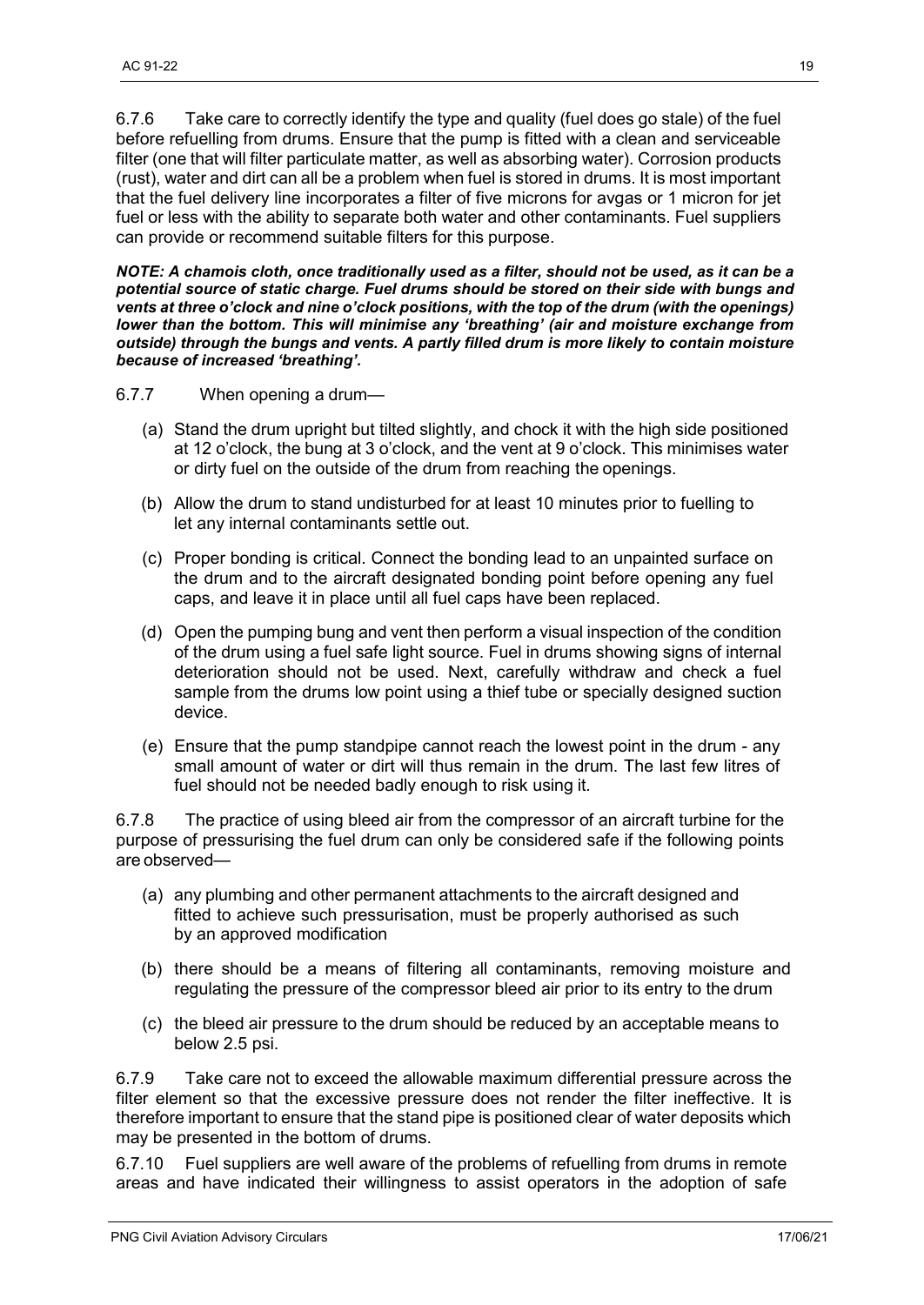refuelling practices. Technical information in the form of bulletins and leaflets is readily available from most suppliers.

## <span id="page-20-0"></span>**7. DEFUELING PROCEDURES**

*NOTE: Any published procedures by the fuelling company and any manufacturers' manual instructions must be strictly followed.*

## **7.1 DEFUELING PROCEDURES**

7.1.1 It may, from time to time, be necessary either to off-load fuel from an aircraft after completing fuelling for subsequent aircraft fuel load adjustment, or to completely offload all fuel, usually at the airline overhaul base, to permit maintenance work to be carried out.

7.1.2 Both operations are designated defueling and the procedures to be followed during defueling are similar to those which apply to fuelling.

7.1.3 To protect the quality of the fuel in the fuelling equipment from being contaminated by the fuel off-loaded from the aircraft, the following procedures should be adopted before defueling begins—

- (a) The grade of fuel contained in the aircraft tank should be established by—
	- (1) taking samples for a visual check and, if jet fuel, water check by chemical detector
	- (2) identifying the grade of fuel uplifted on the two previous supplied fuelling

#### *NOTE: The aircraft operator should supply this information.*

- (3) the aircraft operator must confirm that the previous two fuel receipts have not been dosed with biocides, FSII or other fuel additives.
- (b) If there is any reason to suspect the quality of the fuel, any fuel off-loaded should be segregated and subjected to a certificate of analysis test that must be successful before returning the fuel to operating storage or another aircraft.
- (c) If the quality of fuel is not suspect, or it has passed the applicable tests, it may be delivered to an aircraft of the same airline/operator or to another airline/operator with written permission.
- (d) If the aircraft contains a mixture of Jet A-1 with Jet A or Jet B or Jet Fuel of East European origin or fuel of unknown origin or specification, the fuel should be disposed of, unless the airline/operator concerned agrees that the fuel can be returned to the aircraft. The product which has been defueled for load adjustment purposes should, whenever possible, be returned to an aircraft of the same airline.
- (e) Defueled fuel may be received into segregated storage owned and operated by the aircraft operator until redelivery to the aircraft concerned or to an aircraft of the same airline. Returning of defueled stock to airport fuel storage depots is no longer an acceptable option. Prior to filling, any facility, tank or vessel that is used to receive fuel during defueling operations is to be inspected for meeting the appropriate standards of construction and condition that are contained in this advisory circular. Storage vessels that do not meet these requirements should not be used.
- (f) When a fueller has contained fuel of suspect quality or unknown provenance, it should be drained and inspected internally for cleanliness and absence of any remaining fuel. All drain points should be purged to clear pipework and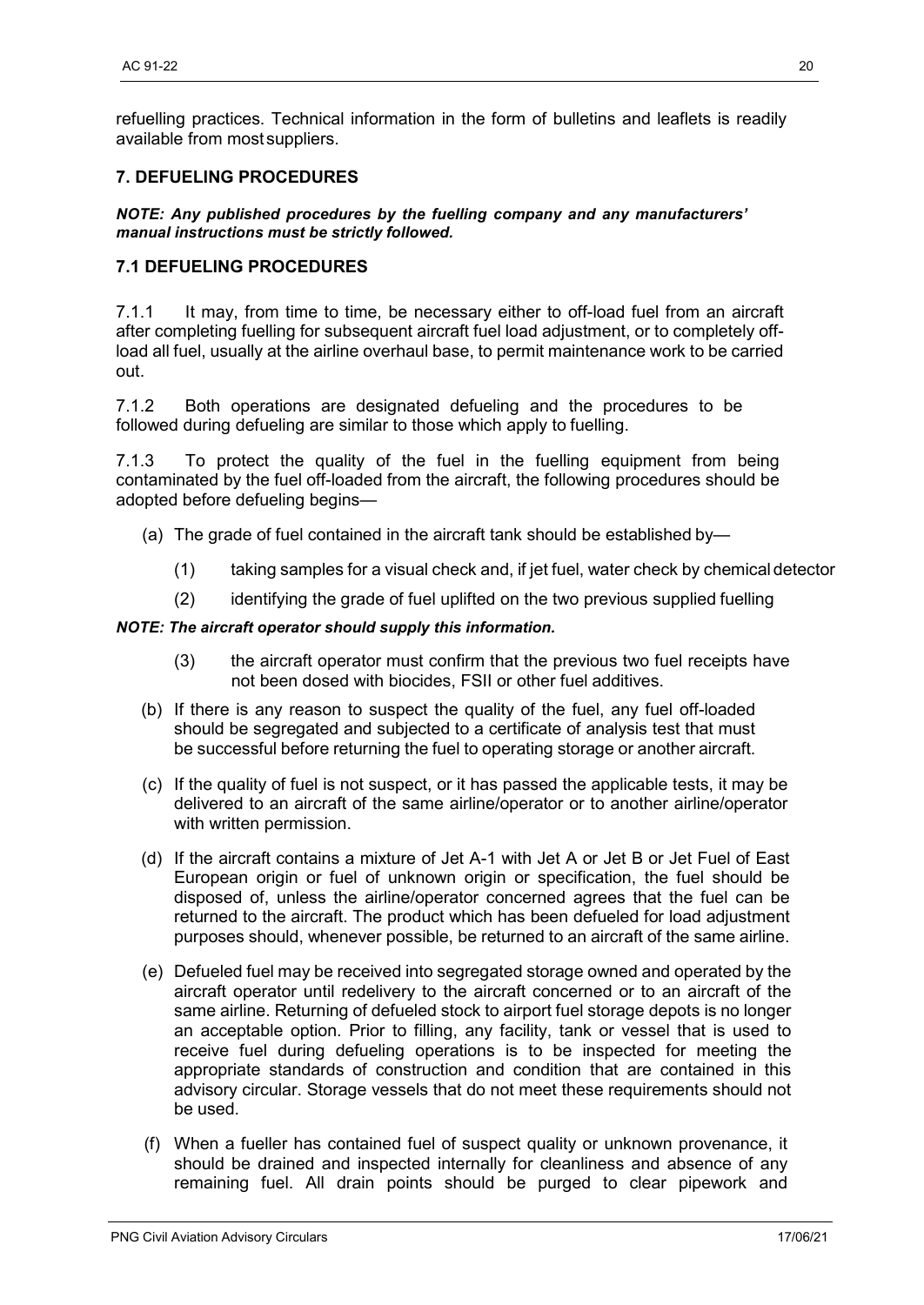components (filters, pumps, etc.) of the suspect fuel. The filter elements must be replaced. The fueller should then be filled to capacity and 1,000litres should be delivered at maximum flow rate through each hose back into a storage tank containing at least 20,000 litres of the fuel grade.

(g) Fuel containing FSII additive or biocides must not be redelivered via filter monitor elements due to the possibility of filter media migration.

#### *NOTE: For compliance with aviation fuel specifications and standards, refuelling companies are not permitted to handle or dose fuels with biocides.*

#### <span id="page-21-0"></span>**8. FUELLING PROCEDURES UNDER CERTAIN SITUATIONS**

#### **8.1 FUELLING WITH AIRCRAFT MOUNTED AUXILIARY POWER UNITS (APU) ARE IN OPERATION**

- 8.1.1 An auxiliary power units (APU) exhaust discharging outside fuelling zone<sup>3</sup>—
	- (a) fuelling unit should be located as far from the APU exhaust as possible
	- (b) the APU may be started and stopped during the fuelling operation without notification
	- (c) if fuel spills, the APU should be stopped immediately and remain stationary until spillage is removed and there is no danger from inflammable vapours.
- 8.1.2 An APU exhaust discharging into fuelling zone—
	- (a) The APU should be started before the covers of the fuelling connections and hydrant caps are removed or any fuelling connections made.
	- (b) If the APU is stopped during the fuelling operation; it should not be started until the flow of fuel has stopped.
	- (c) When the APU discharges from the side of the aircraft, if possible, the fuelling unit should be positioned on the opposite side of the aircraft to the discharge. If this is not possible, the fuelling unit should be positioned out of, and at the maximum practicable distance from, the exhaust stream.
	- (d) If fuel spills, stop the APU immediately and remain stationary until spillage is removed and there is no danger from inflammable vapours.
	- (e) Where the APU exhaust is directly across the upper surface of the aircraft wing, do not carry out overwing fuelling while APU is running.
- 8.1.3 An APU in engine nacelle on fuelling side of aircraft—
	- (a) The fuelling company should develop their own specific procedures with regard to fuelling this type of aircraft.

#### **8.2 FUELLING WHILE GROUND POWER UNITS (GPU) ARE IN OPERATION**

8.2.1 Position the ground power units (GPU) and associated cabling at least 6 metres away from fuelling vehicles and clear of wing tank vents.

 $3$  Fuelling zone/area: This is made up of areas with a radius of at least 3 metres, or more (depending on the installation) authorities, from filling and venting points on the aircraft, hydrant pits, fuelling vehicle and its hoses in use.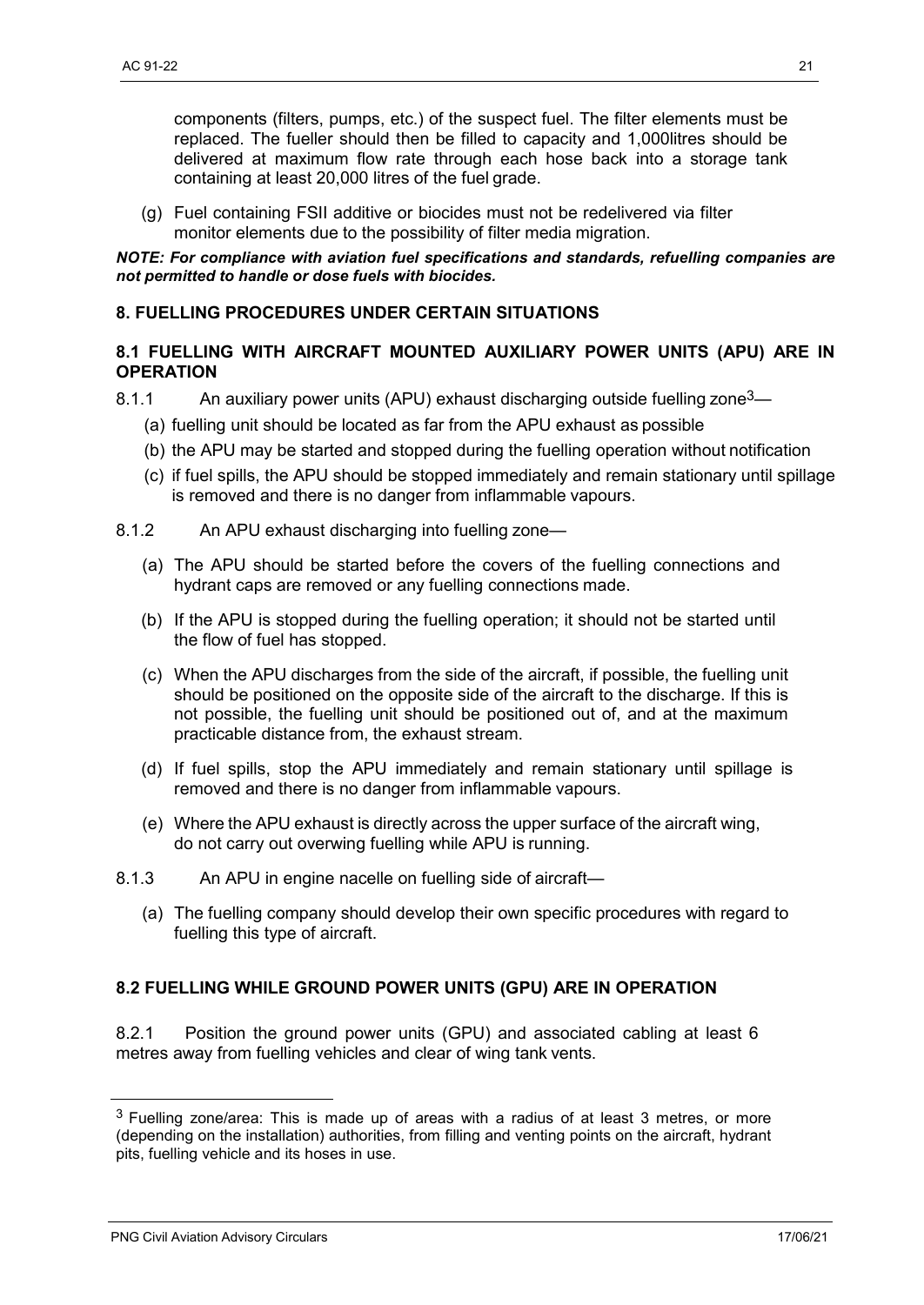8.2.2 Do not start, connect, switch on, or disconnect the GPU during the refuelling process. These actions must be completed either before refuelling or after the refuelling process is completed.

8.2.3 If fuel spills, the GPU should be stopped immediately and should remain stationary with all electrical circuits and switches left untouched until the spillage is removed and there is no danger from inflammable vapours.

## **8.3 FUELLING WITH AIR CONDITIONING UNITS IN OPERATION**

8.3.1 Fuelling operations may be carried out subject to the same conditions as those applicable to general aircraft servicing, with the exception that, if fuel spills, the unit should be switched off. This is to prevent the possibility of flammable vapours being drawn into the aircraft passenger compartment or avionics bay.

#### **8.4 FUELING WITH ONE AIRCARFT ENGINE RUNNING**

8.4.1 Fuelling of an aircraft, which has one propulsion engine running, is a nonroutine operation and requires very strict safety precautions4.

- 8.4.2 The following procedure applies specifically to underwing fuelling.
	- (a) Fuelling with one engine running should not be performed unless the operator's authorised representative requesting this kind of operation accepts, in writing, complete responsibility for the operation.
	- (b) A qualified representative from the operator should then supervise the fuelling operation.
	- (c) Due to its non-routine nature, the operation should be reviewed ahead of time by the operator and the fuelling company representatives. The review should include documented risk assessment, HAZOP study and completion of a permit to work.
	- (d) The aircraft should be positioned at a distance of at least 50 metres away from the passenger loading area of the terminal and any other building or other aircraft.
	- (e) The aircraft should be headed into the wind.
	- (f) Where one-man fuelling would normally be carried out, an additional supervisor or senior fuelling hand should also be present.
	- (g) Fuelling is not to be started until all passengers have vacated the aircraft and are kept at a distance of at least 50 metres away.

Under no circumstances may fuelling take place on the same side of the aircraft as that where an engine is running, or on a Class 3.1A fuel helicopter, with the engine running.

<sup>4</sup> **Overwing Class 3.1A fuelling with one engine running is not permitted under any circumstances.** For other fuel types, the procedure should be used only when an aircraft engine cannot be restarted because of inoperative ground aircraft starting equipment.

The overseer should ensure that the fuelling operation with one engine running, as requested by the operator, is within the scope of the current airport regulations.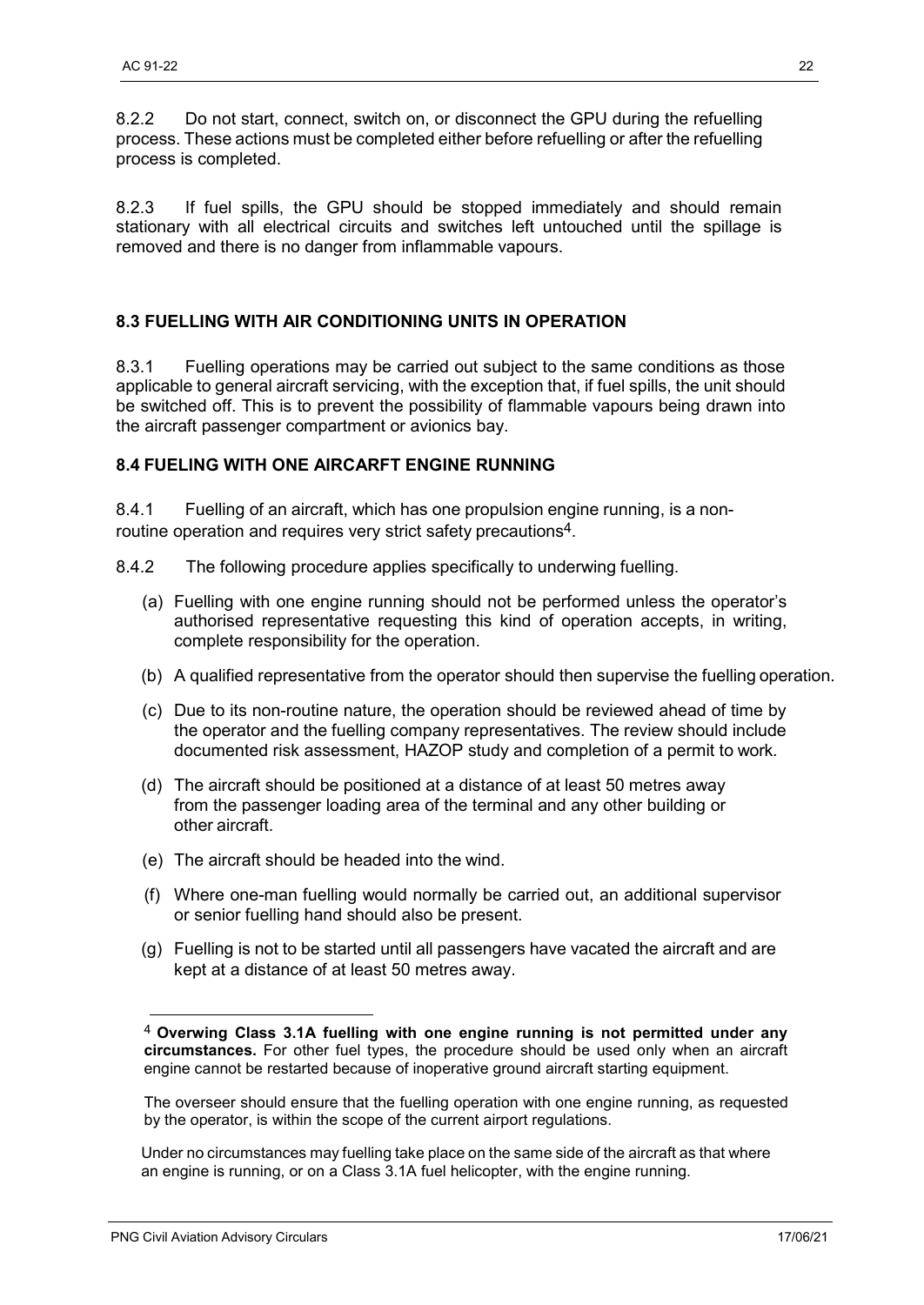- (h) All personnel involved in the fuelling operation should be clear of the running engine, and all other personnel not directly needed for the fuelling operation should maintain a safe distance of at least 50 metres from the aircraft.
- (i) Properly manned mobile fire-fighting equipment, with the engine running, should be standing by the aircraft.
- (j) Fuel will be loaded on the side opposite to that of the running engine with the fuelling equipment positioned a maximum (sensible) distance from the running engine.
- (k) When additional fuel is required on the other side of the aircraft the operation should be carried out in the following order—
	- (1) remove the fuelling equipment from the side where the fuelling has just been completed
	- (2) reposition the fuelling equipment at least 50m from the engine to be started
	- (3) operator aircraft personnel to start the engine on the side which has just been fuelled
	- (4) operator aircraft personnel to shut down the engine of the side to be fuelled
	- (5) position fuelling equipment adjacent to the wing to be fuelled at a maximum (sensible) distance from the running engine
	- (6) load fuel.

#### **8.5 OPERATION OF AIRCRAFT ENGINES AND APU WITHIN THE FUELING AREA**

8.5.1 The pilot-in-command and/or overseer as designated by the aircraft operator should ensure that no hazard is presented to fuelling equipment, its operation or to fuelling personnel during the starting of engines or taxiing of aircraft, especially due to the efflux from turbine engines. In the case of the fuelling equipment or personnel to the rear of, and within a 15° arc either side of the exhaust outlet axis, the engines should not be operated unless the engine is at a minimum distance (listed in Appendix 1).

8.5.2 As aerodromes or airports serve a large variety of aircraft types, depending on prevalent aircraft engine type, the minimum distances may be increased or decreased if agreed by the affected parties.

8.5.3 The operation of aircraft engines including aircraft-borne APUs within the fuelling area is not recommended, except when the engines (or APUs) are tail-mounted and the fuel to be uplifted is class 3.1C, or the express approval of the relevant fuelling agency (or aerodrome (as applicable) and aircraft operator has been granted.

8.5.4 In addition, if the aircraft-borne APU is not tail-mounted, it may be operated within the fuelling area when the fuel to be uplifted is class 3.1C providing the APU is started before the filler caps are removed and fuelling connections made.

8.5.6 If an aircraft-borne APU is stopped for any reason during fuelling, it should not be restarted until the fuel has stopped flowing, the refuelling vehicle is disconnected and moved away, and there is no risk of igniting fuel vapours.

8.5.7 Operators are responsible for the following—

(a) ensuring that personnel concerned with the starting of aircraft engines near fuelling operations are fully conversant with correct operation of the aircraft's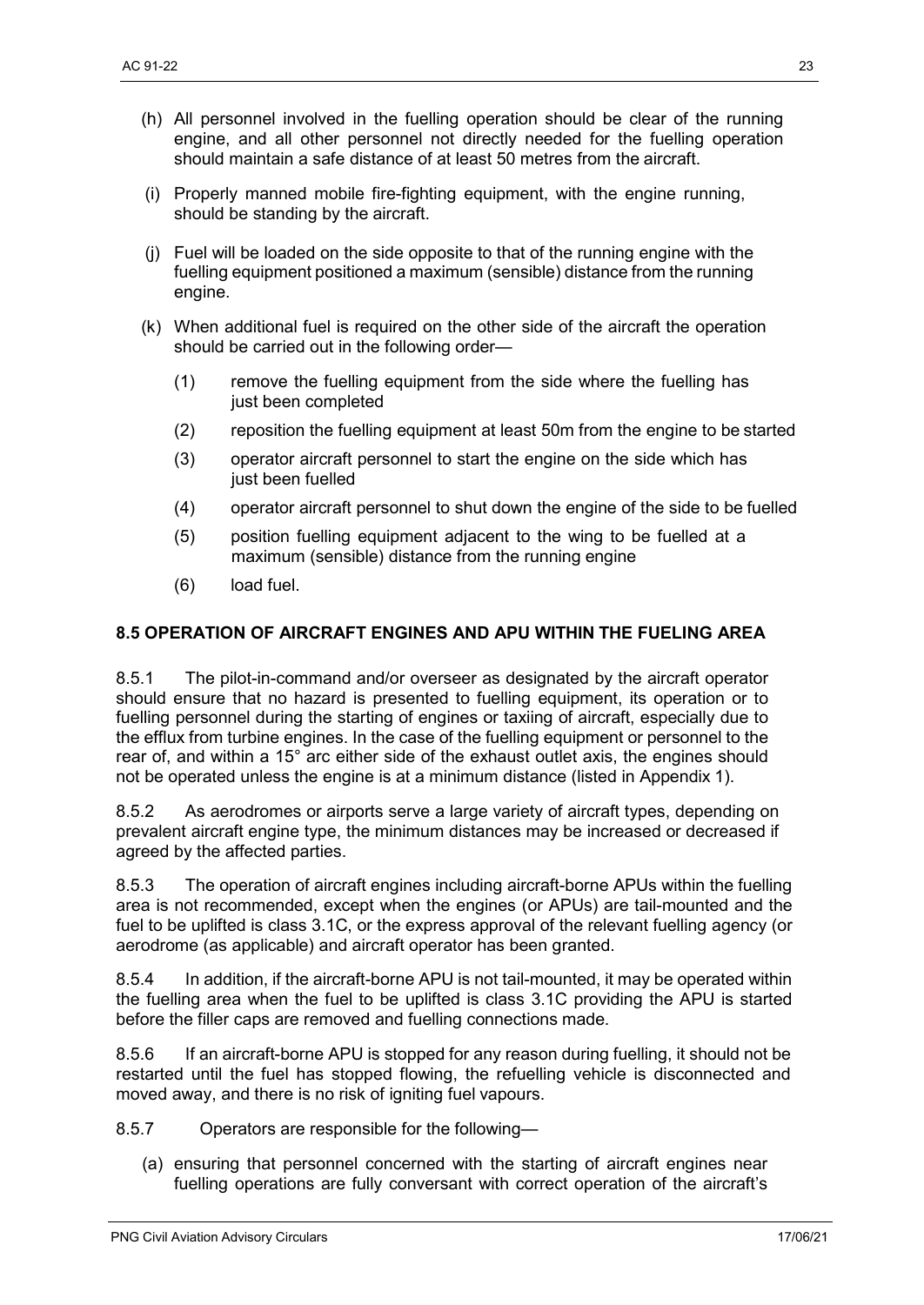fire extinguishing system

- (b) ensuring that during the starting of aircraft engines, an approved fire extinguisher is available for immediate use
- (c) ensuring that during the starting of aircraft engines using class 3.1A fuel with passengers aboard the aircraft, equilibrium of the aircraft is maintained. Maintaining the equilibrium is ideal especially if an emergency arises and passengers need to leave by one exit. A manned passenger loading ramp should be readily available in an emergency.

#### **8.6 FUELING/DEFUELING WITH ON BOARD/EMBARKING/DISEMBARKING PASSENGERS (ONLY CLASS 3.1C FUEL)**

8.6.1 Fuelling or defueling involving passengers may be carried out following the accepted procedures in an aircraft operator's exposition. The conditions listed below must be satisfied—

- (a) Such fuelling or defueling is permitted by the local airport regulations and is requested by the aircraft operator, preferably in writing.
- (b) The aircraft operator accepts sole responsibility for ensuring that—
	- (1) The local airport regulations relating to fuelling or defueling are carried out.
	- (2) Instructions are issued to its employees for the safety of all passengers during fuelling or defueling and that these instructions are strictly observed.
	- (3) Passengers joining or leaving the aircraft are moved under the supervision of a responsible person employed by the operator over a safe route, and are not allowed to smoke, linger, use mobile phones, cameras, or any other non-intrinsically safe devices, and are kept at a maximum distance from the fuelling operation.
- (c) Fuelling or defueling should stop immediately in a hazardous situation, such as spillage, or if the procedures set out in this advisory circular are not followed correctly which could result in a dangerous incident.
- (d) The following special safety measures should be observed when passengers are to remain on board during aircraft fuelling.
	- (1) Where passenger loading stairways are used they should be positioned at each passenger door normally used at that airport and these doors should be kept open, except these doors may be closed during inclement weather, but they should be kept unlocked and free to open, with the stairways remaining in position. Where aerobridges are used, only those doors served by the aerobridges at that location need be opened.
	- (2) Access to exit doors and aisles in the aircraft should be kept unobstructed and any doors between passenger compartments kept open.
	- (3) One crew member or a suitably trained person should be present at each passenger main exit door in use and additionally in each other occupied compartment.
	- (4) Crew members should advise passengers that fuelling will take place and that proper precautions are being taken to ensure their safety. The crew members will ensure that the "No Smoking" sign is displayed in each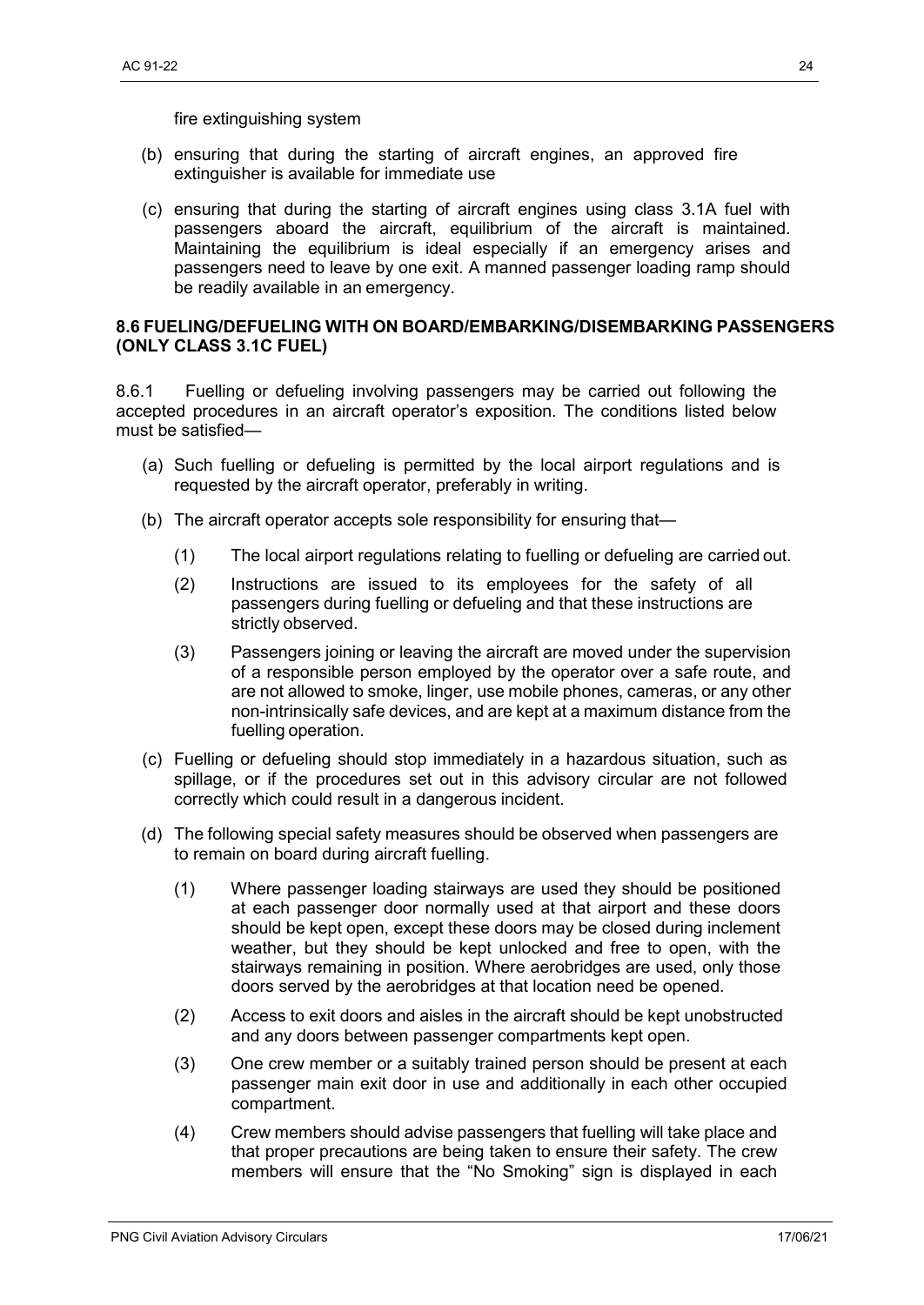compartment, that the seatbelt signs remain off (not illuminated), passengers are advised not to fasten their seatbelts until the refuelling is complete, all exits are clearly indicated by a reflective marker or lights, and all exit lights are illuminated or armed.

- (5) If an abnormal concentration of fuel vapour is detected in the cabin, or any other condition that may constitute a hazard occurs, the responsible crew member should advise the fuelling personnel immediately.
- (6) Crew members are to assist the evacuation of passengers in the event of fire or when any other hazard exists and when necessary should utilise appropriate emergency evacuation slides on their own initiative.
- (7) The equilibrium of the aircraft should be maintained if all passengers leave by one exit.
- (8) For a marine aircraft not moored to a pontoon or jetty, adequate means of water transport should be stationed at the cabin exit door.
- (e) When passengers are to embark or disembark during fuelling the following special additional safety measures should be observed—
	- (1) Passengers should be warned not to smoke.
	- (2) Passengers should be routed by a roped off or clearly marked track, clear of the fuelling equipment, or supervised by a responsible person employed by the operator on their journey to and from the aircraft.
	- (3) Suitable measures should be taken to prevent spark hazard from passengers' shoes within the fuelling area.
- (f) Passengers should not be allowed to remain on board helicopters during fuelling/defueling operations.

#### **8.7 AUXILIARY PLANT, VEHICLES AND ELECTRICAL EQUIPMENT**

8.7.1 Internal combustion engines used in association with auxiliary plant and vehicles powered by internal combustion engines should not be operated within the fuelling area unless—

- (a) when refuelling with class 3.1A fuel or 3.1C fuel, the spark plugs of these engines have been encased in an approved screening device and effective flame traps are fitted on air intakes and exhaust systems
- (b) the equipment is subject to regular inspection and maintenance, or the entire exhaust system (excluding exhaust valve gear) inspected at not greater than 90 day intervals and the integrity of the complete system verified.

8.7.2 Do not start, connect, switch on, or disconnect a GPU during refuelling. These actions must be completed before or after refuelling is completed.

8.7.3 Where an electric motor, portable electrical appliance or ground supply unit is operated within the fuelling area, all electrical apparatus on the unit should be flame proofed in accordance with AS/NZS 60079.14 Explosive Atmospheres Pt 14 Design Selections Erection and Initial Specification.

8.7.4 Operators should make sure that vehicles and fuelling equipment are maintained to satisfactory safety standards.

8.7.5 Do not start ground equipment engines in the vicinity of the aircraft being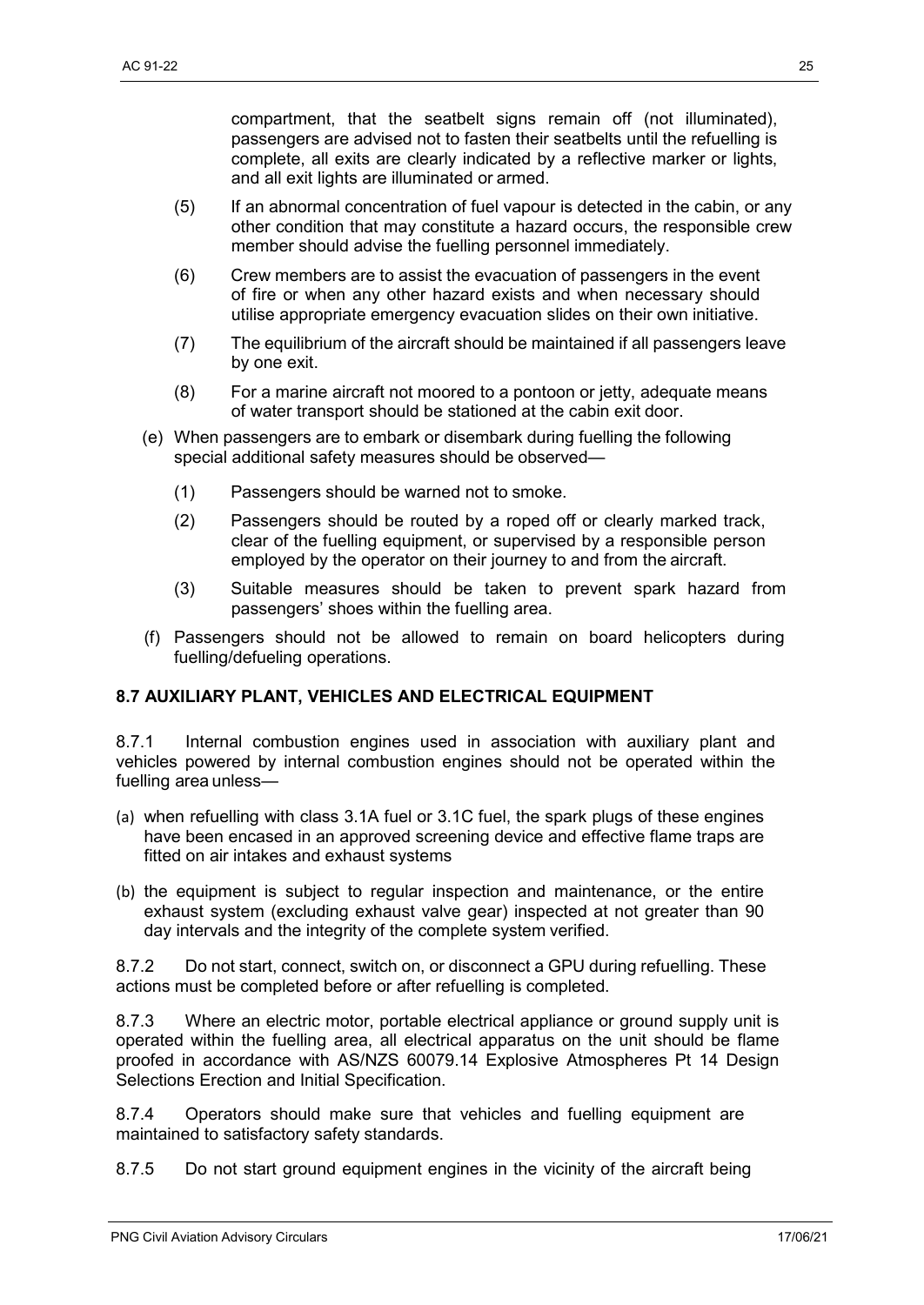refuelled, during fuelling until the flow of fuel has ceased and there is no risk of igniting fuel vapours, venting from the aircraft.

8.7.6 Ground equipment engines should also not be operated within 3 metres horizontal radius of an aircraft fuel venting system. The area also includes all that space encompassed vertically below the horizontal exclusion zone.

#### **8.8 FUELLING ON AIRCRAFT HAVING FUEL TANKS HAVING FUEL TANKS WITH INERT GAS SYSTEM (NITROGEN GENERATION SYSTEM)**

8.8.1 Modern generation transport category aircraft may be fitted with fuel tanks having a nitrogen generating system. This nitrogen generating equipment is dangerous as nitrogen is colourless and odourless. The generated nitrogen decreases the oxygen in the air remaining within the tank, safeguarding against the likelihood of an explosive mixture. However, the resultant gaseous mixture when vented is unhealthy and may cause hypoxia, dizziness, nausea, and in extreme cases unconsciousness and possible death.

8.8.2 While fuelling or defueling aircraft which have fuel tanks fitted with nitrogen generating equipment, make sure that any warning instructions associated with such systems (typically in the main wheel well, centre fuel tank and air conditioning bay) are read and obeyed by fuelling operators. The aircraft operator should be approached to assist in identifying any hazards and procedures to be followed when dealing with such systems.

8.8.3 An aircraft operator is responsible for educating and training fuellers regarding features of the aircraft used by the operator relating to fuelling/defueling operations and special precautions to be taken during fuelling operations.

## <span id="page-26-0"></span>**9. HEALTH AND SAFETY AND RISK MANAGEMENT**

#### **9.1 HARMFUL EFFECTS OF AVIATION FUELS ON HEALTH – PRECAUTIONS**

9.1.1 To reduce health hazards when handling aviation fuels, observe the following precautions.

- (a) Make sure you are familiar with the hazards and precautions indicated in the relevant Material Safety Data Sheet.
- (b) Immediately wash any part of the body that comes into contact with aviation fuel, using a waterless hand cleaner, followed by soap and water. Never wear fuel soaked clothing.
- (c) Take care in handling hoses, cans and funnels wet with aviation fuel.
- (d) Clean and dry any tools that have been in contact with the fuel.
- (e) Dispose of waste that has been in contact with fuel appropriately. Never put fuelwet rags in pockets.
- (f) Wash hands after contact with aviation fuel before putting food, cigarettes or anything else in the mouth.
- (g) Wear appropriate protective clothing and use appropriate equipment (e.g., ear, eye and head protection, non-electrostatic generating clothing, proper footgear and gloves).
- (h) Use a safe solvent and preferably not aviation fuel for washing/cleaning of tools.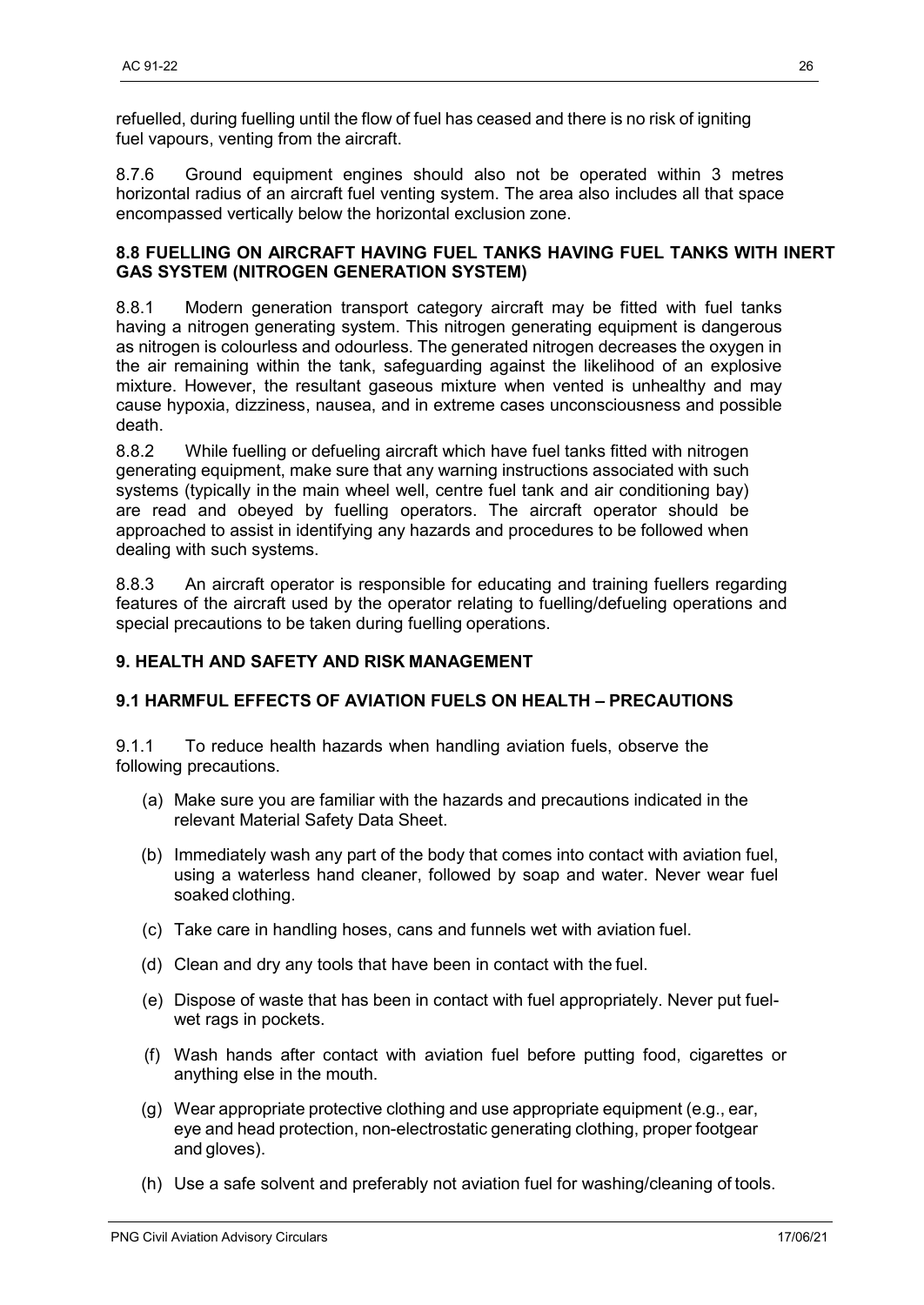- (i) Launder or dry-clean soiled clothing.
- (j) Carefully wipe sample containers of aviation fuels with a rag before touching with bare hands.

## **9.2 PERSONAL PROTECTIVE EQUIPMENT (P.P.E.)**

9.2.1 It is important from a Health and Safety perspective that the correct personal protective equipment (P.P.E) is worn during any fuelling/servicing/defueling operations.

9.2.2 Wear a face visor or goggles in circumstances where eye contact can accidentally occur. If skin contact is likely, wear impervious protective clothing and/or gloves.

#### **9.3 EXPOSURE OF THE BODY TO AVIATION FUEL ACTIONS**

- (a) If any aviation fuel is swallowed, seek medical attention. Do not induce vomiting.
- (b) If exposure to vapour, mists, or fumes causes drowsiness, headache, blurred vision or irritation of the eyes, nose or throat, remove the source of contamination or move the victim to fresh air. Seek medical attention.

#### **9.4 RISK MANAGEMENT**

9.4.1 Management of risk is the responsibility of all industry participants, whether private or commercial operators. Many serious incidents or accidents that are caused by fuel contamination problems occur in a context of previous minor incidents going either unnoticed or unmitigated. Further, even when incidents are dealt with, often protective measures that are required to prevent reoccurrence are either insufficient or completely missing. A good example of this is when fuel tank contamination occurs, often the response is to make the necessary repairs to the aircraft, but neglect to look at what systems or processes failed to prevent the contamination in the first place.

9.4.2 All operators of aircraft are reminded of their obligations as aviation document holders to comply with section 3 of the Papua New Guinea Civil Aviation Act .

9.4.3 Appropriately managing the risk to the quality of fuel that enters the aircraft has a material impact on both the safe operation of the aircraft in flight and the safety and well-being of all passengers and crew. Therefore, all pilots are expected to ensure that any instances of contaminated fuel entering an aircraft are appropriately reported and dealt with.

9.4.4 For operators that are obligated to have a safety management system (SMS) approved under Civil Aviation Rule Part 100, it is expected that any instances as described above are appropriately managed through the provisions in their SMS. Incidents of fuel contamination impact on virtually all of the SMS elements that are identified in advisory circular AC100-1 and it is expected that:

- (a) evidence of these elements being applied is documented for any reported instance
- (b) the risk of fuel contamination is effectively treated through the operator's hazard/risk register.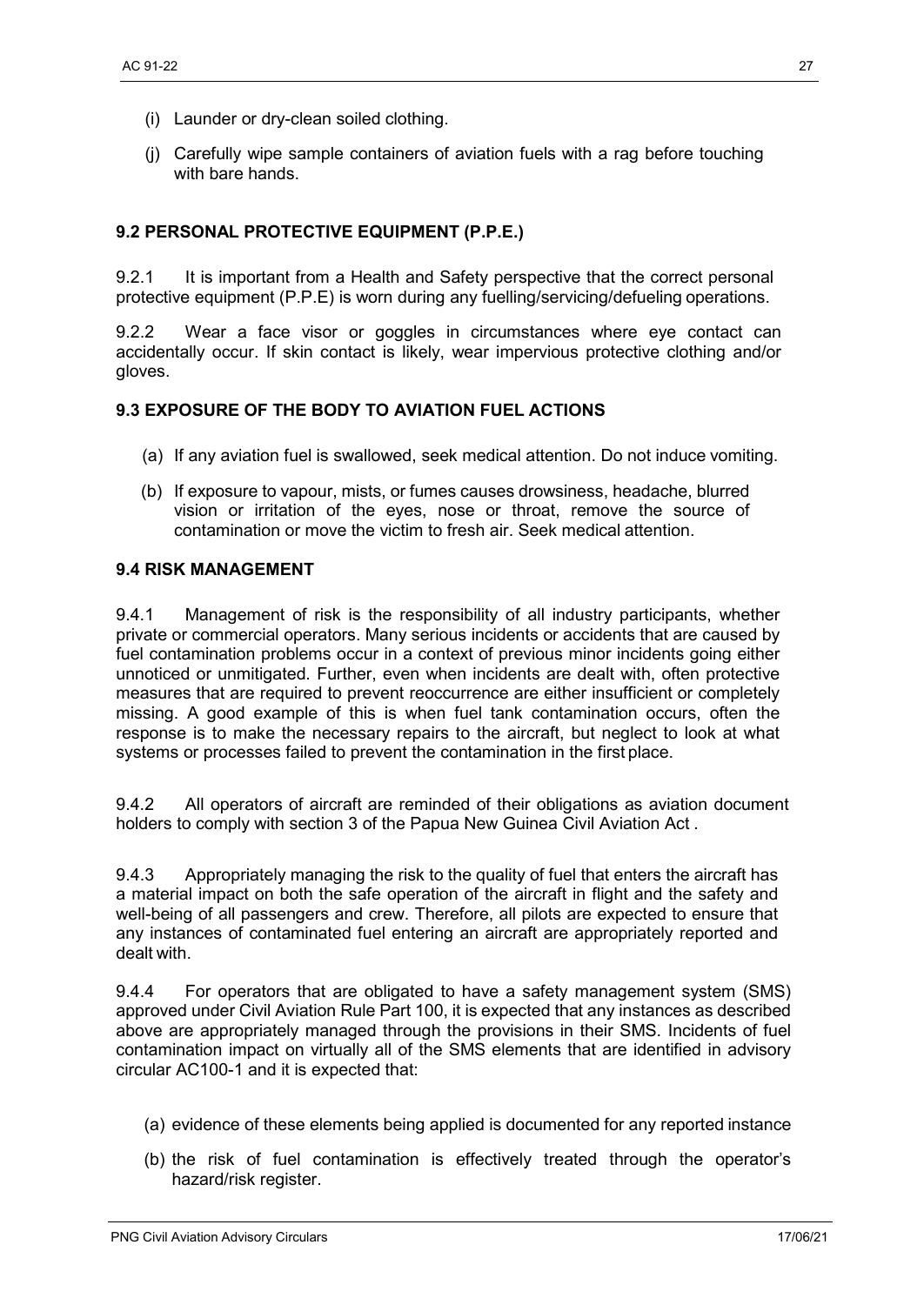## **APPENDIX 1: MINIMUM DISTANCE FROM REFUELLING ACTIVITY FOR ENGINE OPERATION**

- A1.1 An aircraft engine should not be started or operated whilst refuelling is underway:
	- (a) within 5 metres (17 ft) of any sealed building; or
	- (b) within 8 metres (25 ft) of other aircraft; or
	- (c) within 15 metres (50 ft) of any exposed public area; or
	- (d) within 15 metres (50 ft) of any unsealed building in the case of an aircraft with a maximum take-off weight exceeding 5700 kg (12566 lb); or
	- (e) within 8 metres (25 ft) of any unsealed building in the case of an aircraft with a maximum take-off weight not exceeding 5700 kg (12566 lb).

A1.2 Turbine engines, in addition, should not be operated within the appropriate distance specified below of any other aircraft, fuelling equipment or exposed public areas which lie to the rear of and within a 15<sup>°</sup> arc either side of the exhaust outlet axis of that engine.

| <b>Engine type</b> | <b>Power condition</b>                                                                | <b>Minimum distance</b><br>metres |
|--------------------|---------------------------------------------------------------------------------------|-----------------------------------|
| Turbo-prop         | At or below normal slow taxiing<br>power                                              | 15(50 ft)                         |
|                    | power used to initiate $23(75 \text{ ft})$<br>Αt<br>movement of a stationary aircraft |                                   |
| Turbo-jet          | At or below normal slow taxiing<br>thrust                                             | $ 30 \ (100 \text{ ft})$          |
|                    | At thrust used to initiate movement<br>of a stationary aircraft                       | 46 (150 ft)                       |

*NOTE: Fuelling equipment does not include equipment and outlet points of an installation located below ground level when the equipment is stowed and covering hatches are in place.*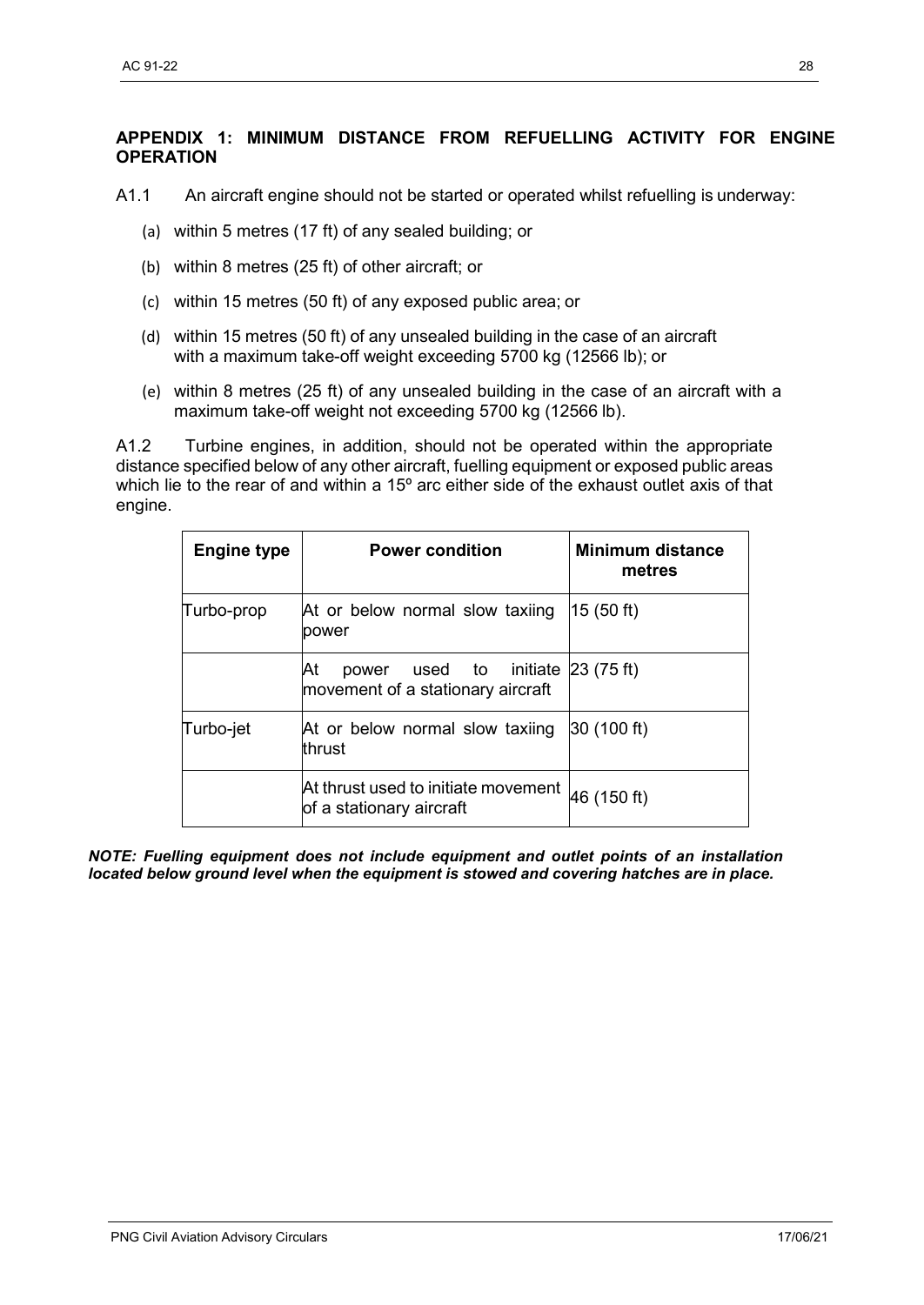## <span id="page-29-0"></span>**APPENDIX 2: DIPSTICKS**

#### **A2.1 FABRICATION OF DIPSTICKS**

A2.1.1 Dipsticks should be fabricated from a non-magnetic material, finished so that they are unlikely to damage the fuel tanks or cells of the aircraft they are to be used on.

A2.1.2 Many dipsticks are fabricated out of wood. It is preferable the dipstick is not painted, however, if it is painted, ensure that it is a type of paint that will not be affected by the fuel and the paint is unlikely to chip or flake. Ensure that the surface finish will not facilitate excessive creeping of the fuel level which may lead to over indication of the fuel quantity.

A2.1.3 Many dipsticks are circular, however the use of a rectangular or square section may make it easier to mark and will more easily allow different units of measurement to be included.

A2.1.4 The top end of the dipstick should be fabricated so that the dipstick cannot fall into the tank, the dipstick should be fitted with a "REMOVE BEFORE FLIGHT" streamer.

## **A2.2 CALIBRATION OF DIPSTICKS**

A2.2.1 All dipstick markings should be permanent, preferably engraved, and should include the aircraft's registration letters and the units of measurement. While the aircraft may appear to be the same, it is quite possible that the same type of aircraft may have different shaped or sized fueltanks

– therefore aircraft dipsticks should not be interchanged between aircraft.

A2.2.2 In addition to the manufacturer's preferred markings, complementary scales in differing units of volume or weight may be added on separate surfaces of the dipstick, providing no chance of confusion exists.

A2.2.3 If the aircraft has tanks with differing capacities, a separate dipstick should preferably be used for each tank location, rather than to calibrate a common dipstick. Each dipstick should be clearly marked to indicate which tank it relates to.

A2.2.4 The dipstick should be marked to indicate "empty" when the tank contains the unusable fuel quantity stated in the flight manual. In other words, the quantity indicated by the dipstick should be usable rather than total.

A2.2.5 To establish the "empty" mark, the fuel system should be drained at its lowest drain point. Allowing for any undrainable fuel, add the quantity of fuel required to make up "unusable"fuel.

With the aircraft in the attitude that it would be in when the dipstick is used, mark the dipstick "empty" at the fuel level indicated. Calibrate the remainder of the scale by adding known additional quantities of fuel and marking the dipstick accordingly.

#### **A2.3 DIPSTICK USE**

A2.3.1 For most aircraft the dipstick should be held vertically while making fuel quantity readings. However, some aircraft may have unusual filler neck geometry necessitating special techniques for which instructions should be supplied.

A2.3.2 The dipstick should never be forced or allowed to drop onto the bottom of the tank, as damage may occur or paint flakes may be dislodged.